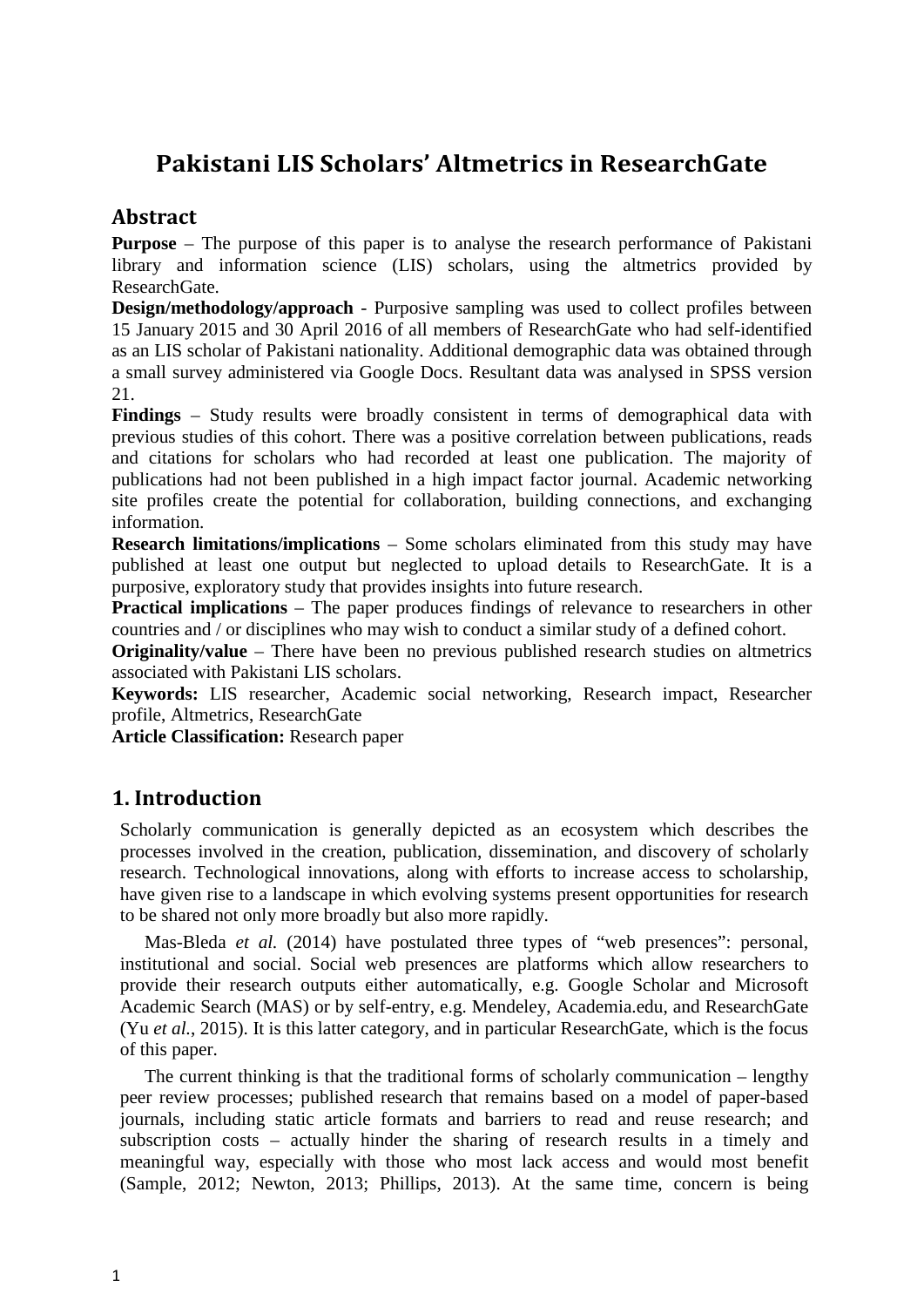expressed that "the impact of a scholar's work has often been assessed by, or with the aid of, the number of citations to their publications from other scientific publications, often extracted from the Web of Science (WoS) or Scopus" (Mas-Bleda *et al.*, 2014, p. 338). That is to say, measuring research impact based solely on traditional forms of publishing may not provide a full picture of the potential impact of a research output.

Given these constraints, not surprisingly, researchers have augmented their channels of dissemination through the use of the web, by participating in online communities, forums and social media networks (Kadriu, 2013). Nielsen (2012) and Nentwich and König (2012) have outlined how researchers are using the power of the Internet not only to expand their problem-solving capability but also to generate new forms of scholarly communication. According to Hoffmann *et al.* (2016, p. 766), the "co-authorship of research collaboration is easier to organize and more common than two decades ago".

With the increased attention being paid to new communication channels used by scholars, there is the potential to gain new insights into the ways in which scholars engage with them. This paper reports on an analysis of the profiles of Pakistani LIS scholars who are members of ResearchGate, an academic social networking site. For the purposes of this paper, the authors have used the term "scholar" to encompass academics, researchers, and professionals.

Section 1 introduces new channels of disseminating research outputs. Section 2 presents a review of the literature to help contextualise the study: bibliometrics and altmetrics; academic social networking sites, with particular reference to ResearchGate; and statistical analyses to date of Pakistani library and information science scholars. Section 3 outlines the principal research objectives. The methodology of how the research was conducted is explained in Section 4, while the succeeding section provides results derived from this study. Discussion of the results is presented in Section 6, along with suggested areas for future research. Section 7 summarises the authors' conclusions.

## **2. Related research**

#### *2.1 Bibliometric and altmetrics*

Traditionally bibliometrics, which encompasses the statistical analysis of written publications, has long been used as one of the key tools in measuring and assessing the research impact of individuals, groups of individuals or institutions (Groos and Pritchard, 1969, p. 348; Goodyear *et al.*, 2009; Durieux and Gevenois, 2010; Yu *et al.*, 2015). Using a citation-based approach, the assumption is that if an article is published in a journal with a high impact factor, which is determined in part by the number of citations to articles within that journal, this will raise the publishing profile of the author. The number of citations to that article over time is considered to also be a key measure of the productivity and the impact of that scholar.

However, the emergence of the Open Access movement and advances in digital publishing have given rise to new impact indicators, which have been designed to better capture this changing landscape (Li *et al.*, 2011; *Priem et al.*, 2012; Roemer and Borchardt, 2012; Haustein *et al.*, 2014; Wildgaard *et al.*, 2014; Veletsianos, 2016). A report commissioned by the Higher Education Funding Council for England (HEFCE) has noted the advent of altmetrics, i.e. non-traditional metrics that cover not just citation counts but also downloads, social media shares and other measures of impact of research outputs (Wilsdon *et al.*, 2015, p. 5). Importantly the report highlights: "The rise of new social media has created an additional stream of work under the label altmetrics. These are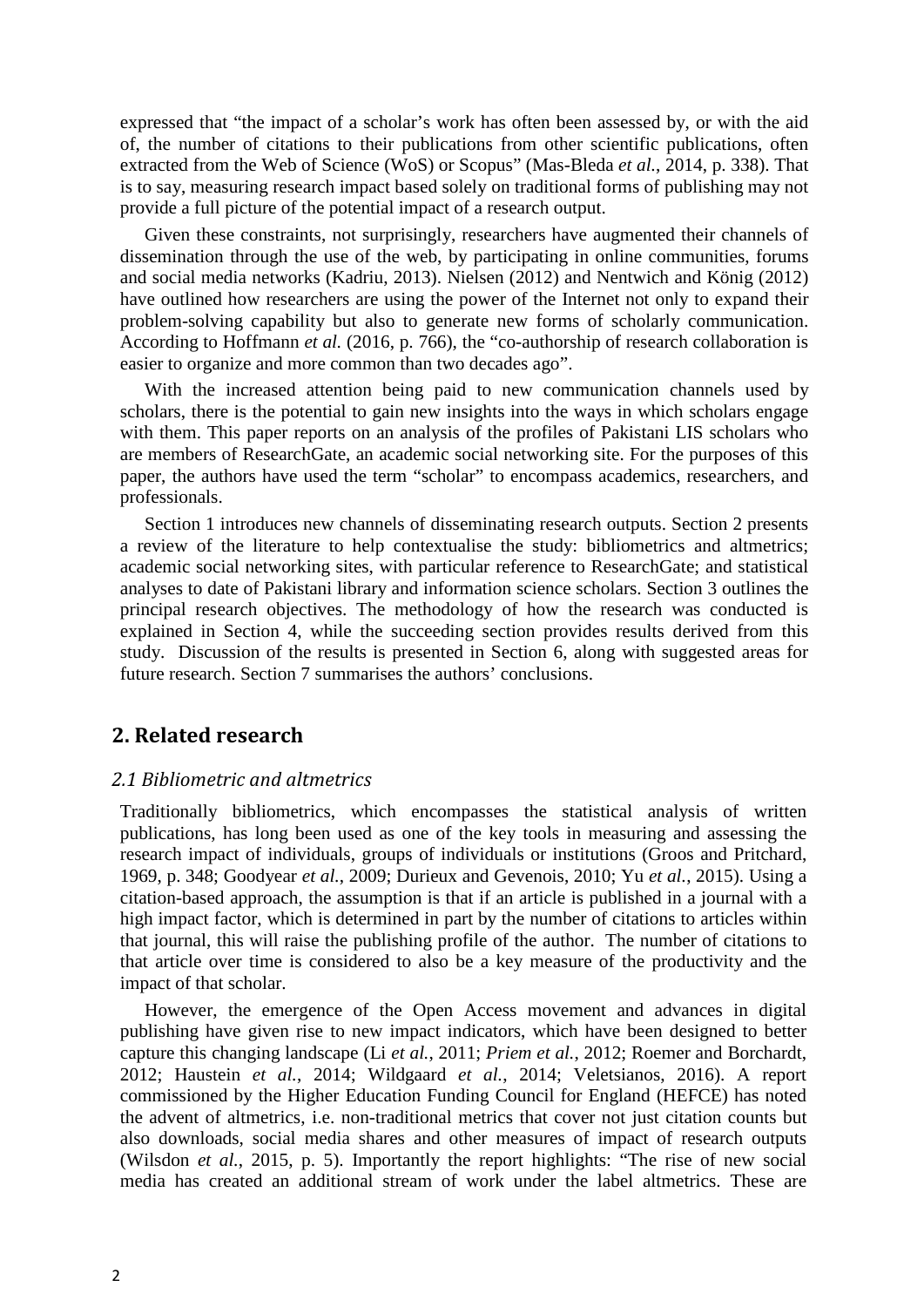indicators derived from social websites, such as Twitter, Academia.edu, Mendeley, and ResearchGate, with data that can be gathered automatically by computer programs" (p. 5-6). Ortega (2015c, p. 47) suggests that whereas altmetrics may not be a good proxy for research evaluation, they could be used as a proxy for the social impact of science.

Academic social networking sites are an important source of altmetrics.

#### *2.2 Academic social networking sites*

A social network site has been defined as:

[...] a networked communication platform in which participants 1) have uniquely identifiable profiles that consist of user-supplied content, content provided by other users, and/or system-provided data; 2) can publicly articulate connections that can be viewed and traversed by others; and 3) can consume, produce, and/or interact with streams of user-generated content provided by their connections on the site (Ellison and Boyd, 2013, p. 158).

A number of social networking platforms are aimed specifically at the academic community. Popular examples include, but are not limited to, academic social networking sites (ASNS) such as Academia.edu, Mendeley, and ResearchGate. These offer mechanisms for sharing information or research, connecting with peers, and creating a personal profile (Giglia, 2011). Espinoza Vasquez and Caicedo Bastidas (2015, p. 1) have identified five broad services provided by ASNS: "(1) collaboration, (2) online persona management, (3) research dissemination, (4) documents management, and (5) impact measurement".

Ovadia (2014, p. 167) notes that "Academic social networking sites allow a certain responsiveness and informality that is not possible with the formal publishing process". For example, members may be able to draw upon crowd-sourcing functionality to raise problems as well contact other scholars with similar interests.

Given that in recent years ASNS have begun to be used more actively by scholars to promote their research and to interact with other researchers, an increasing number of publications have been written about the relative merits and advantages of ASNS (Ovadia, 2014; Thelwall and Kousha, 2014; Thelwall and Kousha, 2014b; Nicholas *et al.*, 2015; Thelwall and Kousha, 2015). Positive factors include "opportunities to create dialogue that may lead to collaborative research" (Crawford, 2011, p. 736), increase in co-authorship of research collaboration (Hoffman *et al*., 2015, p. 766), and the ability to "provide measures of academic impact" (Espinoza Vasquez and Caicedo Bastidas, 2015, p. 2). In addition, Gardner and Inger (2016, p. 9) have reported that "Social media sites appear to be a significant source of free articles in lower income countries".

At the same time, concerned scholars have discussed, among other topics, the legality of uploading research outputs (Howard, 2013), the lack of longitudinal data on the use of ASNS over time (Hoffmann *et al.*, 2016, p. 773), and the lack of clarity regarding the basis for generating some of the altmetrics associated with ASNS, e.g. ResearchGate (Thelwall and Kousha, 2015, p. 880).

In terms of the metrics provided by ASNS, according to Mikki *et al.* (2015, p. 3/17), the most common metrics are those "based on number of publications, citations, views, downloads, following, followers and co-authors". The uniqueness of ResearchGate lies in its use of its own *ResearchGate Score* (RGScore) and, until mid-2016, *Impact Points*.

#### *2.3 ResearchGate*

ResearchGate (RG) was initially launched in 2008 by two physicians--Dr. Ijad Madisch and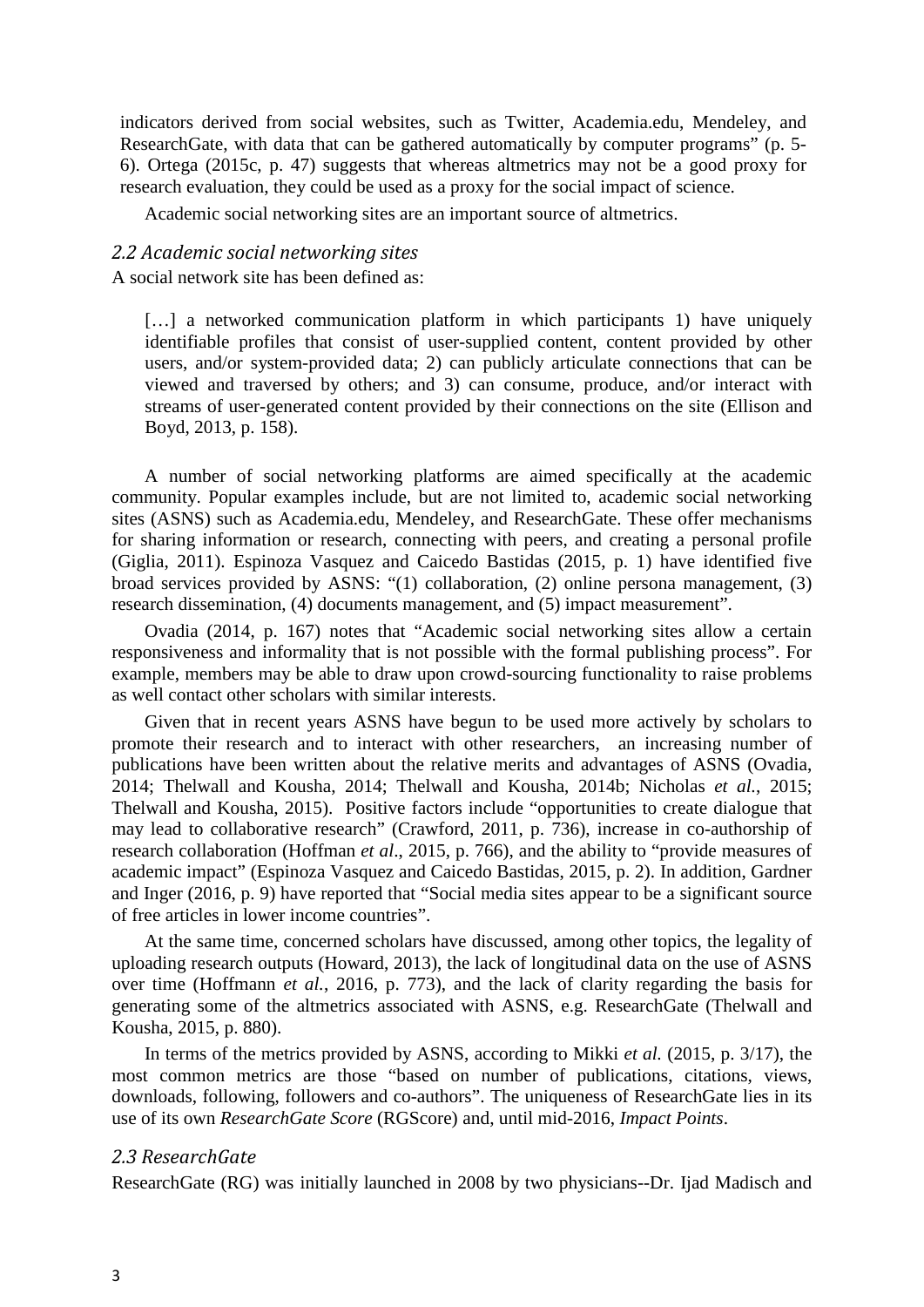Dr. Sören Hofmayer--and a computer scientist, Horst Fickenscher, to facilitate international collaboration among researchers. Its original stated mission was to "connect researchers and make it easy for them to share and access scientific output, knowledge, and expertise". As of December 2016, it had more than 11 million members (https://www.researchgate.net/about).

Each member has a profile page which provides fields for entering brief biographical information as well as publications; the latter covers a wide range of outputs, from articles to data to working papers. Publications are listed under the broader category of "Contributions", which includes not only number of citations (based only on the publications in the RG database) but also the number of instances in which a member has interacted with the RG community in different types of activities, e.g. posing questions and answering other researchers' questions. Additional information pertinent to a member, such as relevant skills and expertise along with topics / trends which they are following within the ResearchGate database, is displayed under the broad category of "Information".

ResearchGate records statistics for profile views, along with the number of reads and citations for those publications listed within ResearchGate by the member. In addition, it offers several "scores": *h*-index and RG score. The RG *h*-index uses the same algorithm as Hirsch's *h*-index but is limited to the content of its own database. It no longer offers "impact" points", which appear to have been based on Thomson Reuter's Web of Knowledge database. The RG score is "calculated based on the publications in your profile and how other researchers interact with your content" (https://www.researchgate.net/publicprofile.RGScoreFAQ.html).

It should be noted that ResearchGate provides statistics not only for individual members but also for institutions, which it does by summing the RG Scores of their individual members using ResearchGate. However, a discussion of the institutional aspect of ResearchGate is out of scope for this paper.

Given the uptake and relative popularity of ResearchGate (Van Noorden, 2014; Ortega, 2015c; Elsayad, 2016), it is not surprising that a number of scholarly articles have been devoted to this particular ASNS. In a 2013 article, for example, Garcia-Milian and Norton have outlined the use of ResearchGate by a University of Florida biomedical sciences librarian to provide asynchronous reference support to a cohort of university-affiliated researchers. Goodwin *et al.* (2014, p. [4]) have concluded that ResearchGate "has provided a low barrier to use for newcomers unlike other social media platforms". Based on the results of a study of supply chain management researchers, Yu *et al.* (2016) have reported that (1) the RG score demonstrated potential as an alternative performance indicator for academic institutions and (2) the RG score could be an "an effective indicator for measuring an individual researcher's performance" (p. 1005). While ruling out the use of ResearchGate data for "formal evaluations", Thelwall and Kousha (2016, p. 10-11) suggest that ResearchGate "views" are a "promising potential source of readership evidence for academic articles".

Concurrently a number of scholars have criticised ResearchGate for its lack of transparency. Kraker *et al.* (2015) refer to the site as "a sort of black-box evaluation machine that keeps researchers guessing, which actions are taken into account when their reputation is measured". Kraker and Lex (2015, p. [2]) elaborate: "ResearchGate does not hide the fact that it modifies its algorithm and the data sources being considered along the way. The problem with the way that ResearchGate handles this process is that it is not transparent and that there is no way to reconstruct it. This makes it impossible to compare the RG scores over time, further limiting its usefulness." As a result, ResearchGate would not currently comply with the proposed draft NISO *Altmetrics Data Quality Code of Conduct*, specifically recommendation number 12: "Provide a process by which data can be independently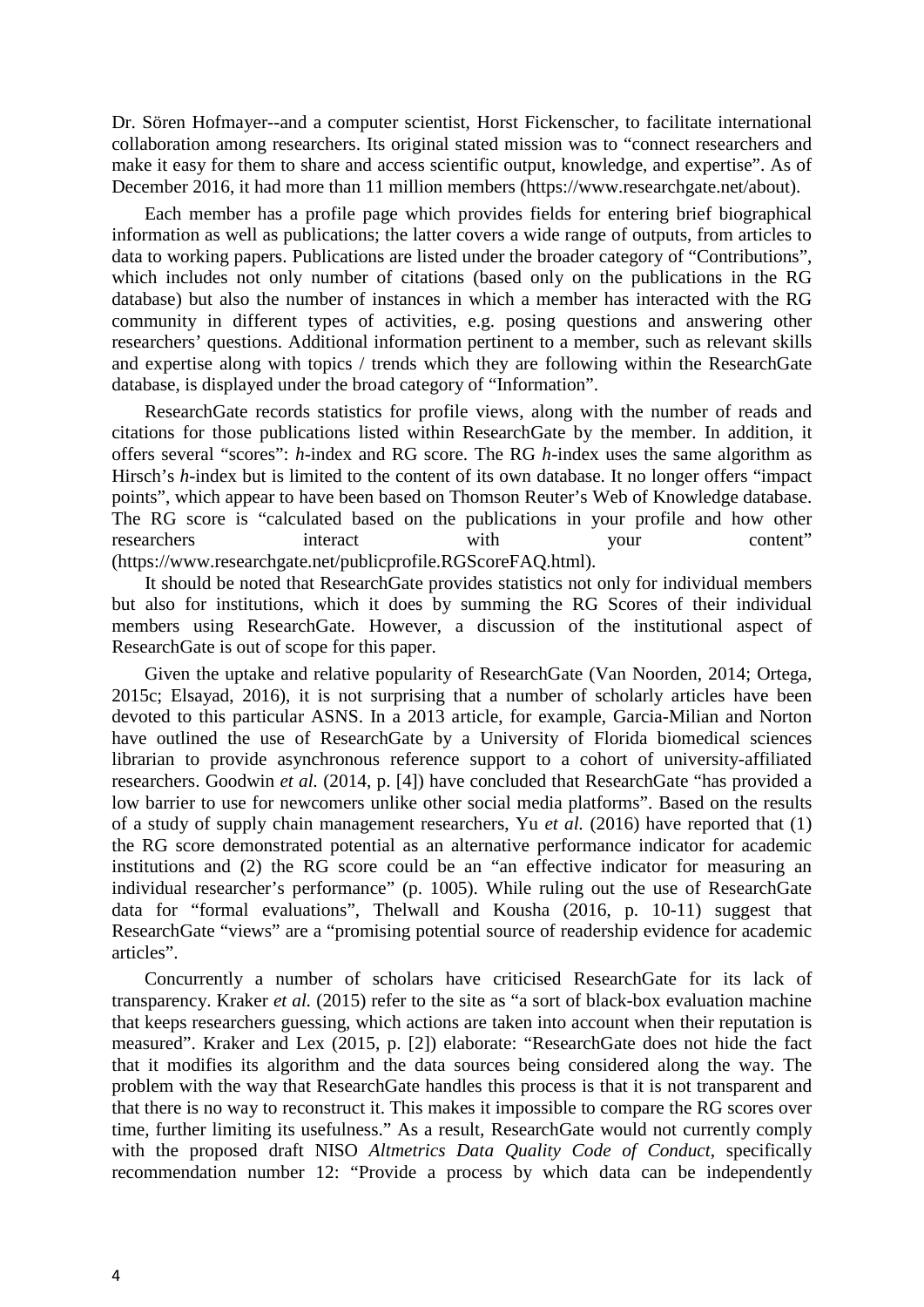verified" (National Information Standards Organization, 2016, p. 6).

Notwithstanding its shortcomings, ResearchGate has been discussed in a range of recent studies regarding specific cohorts, either as part of a wider investigation of the use of ASNS in general or as part of a more targeted investigation. In India, whereas Madhusudan (2012) has examined how scholars use ASNS at the University of Delhi, Chakraborty (2012) has compared the use of Facebook with ResearchGate by scholars at North Eastern Hill University, and Mahajan *et al.* (2013) have compared the purposes for using ASNS by scholars at Panjab University with those of scholars at Chandigarh and Kurukshetra University.

Ortega (2015a, p. 520) has used members of the Spanish National Research Council as the basis for analysing "the disciplinary performance of a same sample of researchers on a varied number of academic social sites, comparing their numbers across web sites". Kadriu (2013) has examined the profiles of those scholars at South East European University, Macedonia, who are members of ResearchGate, to determine the presence of any "collaborative networks" among this discrete group. Asnafi *et al.* (2015) have reported on the use of ResearchGate at three major Iranian universities. Hoffmann *et al.* (2016) have used data for faculty members of the School of Management at a Swiss university to identify the nature of the relationship of members' interactions on ResearchGate with traditional, offline impact indicators. Yu *et al.* (2016) have analysed a sample group of ResearchGate members, regardless of nationality or affiliation, who have self-selected to follow "supply chain management", in order to determine whether ResearchGate could provide "effective performance indicators" at the researcher level.

#### *2.4 Statistical analysis of Pakistani LIS scholars*

Scholarly communication is integral to the development and dissemination of research outputs in library and information science (LIS). Within Pakistan, a number of key studies have been published which examine the nature of LIS scholarship. In 1996 Mahmood reported on a review of articles published in foreign journals, which discussed LIS services in Pakistan. More recently, in an effort to understand trends in LIS research in Pakistan, Naseer and Mahmood (2009) have reported on their analysis of articles published between 1998- 2007 in the *Pakistan Library & Information Science Journal*; Warraich and Ahmad (2011), for their part, have reported on the results of a similar survey based on the *Pakistan Journal of Library and Information Science*, now known as the *Pakistan Journal of Information Management & Libraries*. Ali and Richardson (2016) have released their findings on the publishing by Pakistani scholars (academics, researchers and professionals) in national LIS and other social science journals.

In 2013 Jan and Anwar reported on the research impact of LIS faculty members in eight Pakistani universities, based on the number of their respective citations in Google Scholar. Whereas Khan and Bhatti (2012), and Sheikh *et al.* (2016), have examined the use of social media as a marketing tool within Pakistani libraries, Arif and Mahmood (2013), in their study of the adoption of Web 2.0 technologies by Pakistani librarians, have noted the actual use of social networking, particularly Facebook. In their survey of research publishing by Pakistani LIS scholars, Ali and Richardson (2016) have reported that only 29 of 104 respondents (27.88%) indicated that they did not use any scholarly network.

No study has been conducted to date on the altmetrics associated with Pakistani scholars, let alone those specifically from the LIS discipline. This study is intended to fill that gap.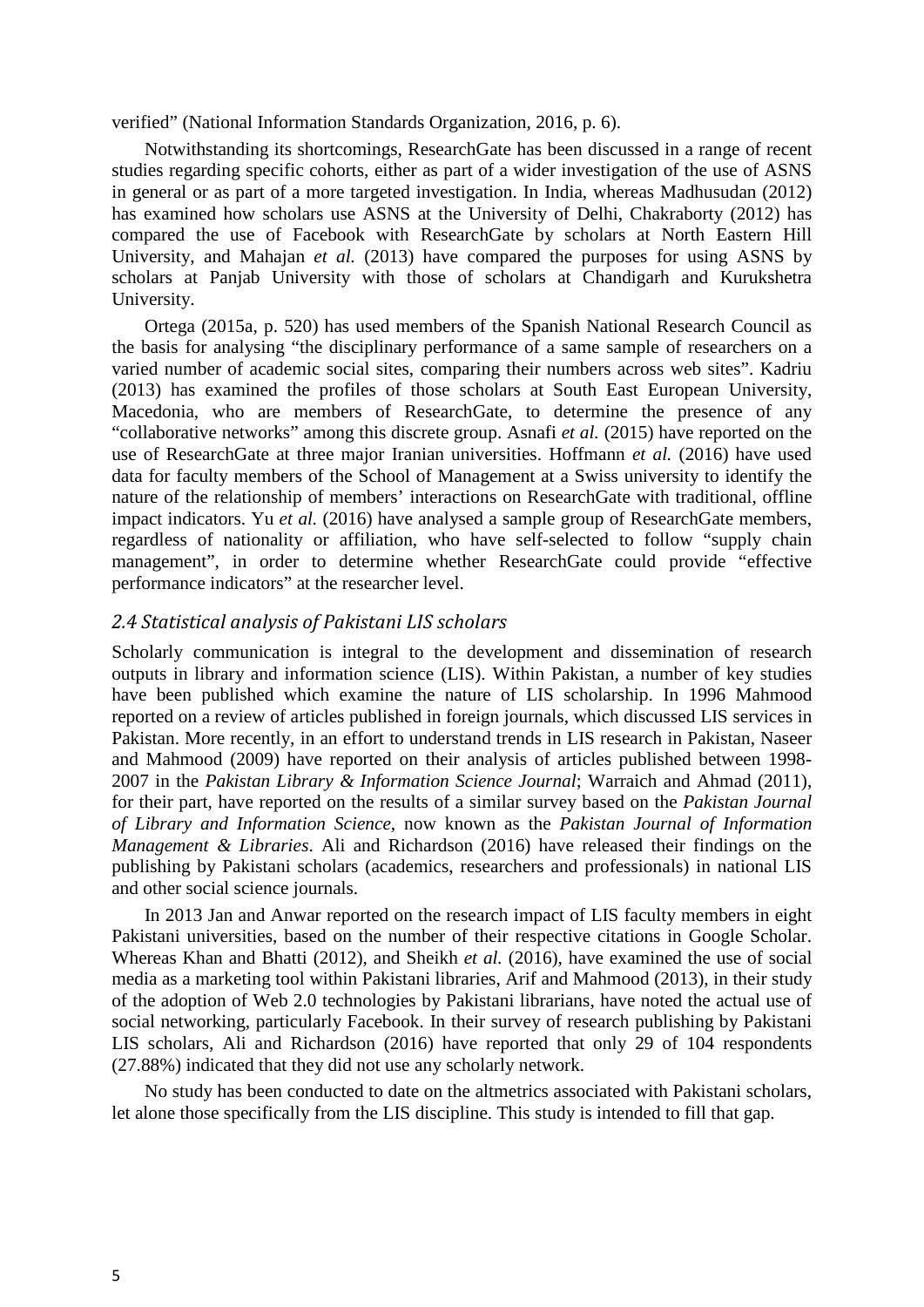## **3. Research objectives**

In recent decades, there has been increased attention paid to the changing library and information science (LIS) research environment in Pakistan. Ali and Richardson (2016) have chronicled some of the major studies, particularly those outlining impediments to improving research publishing. Internationally there is interest in not only how scholars use social media as part of their research lifecycle (Bonnand and Hansen, 2013; Tenopir *et al.*, 2013), but also the types of altmetrics generated by social media such as ASNS. This is an area which, although relatively unexplored in relation to Pakistani LIS scholars, offers the potential for useful insights into their research.

To this end, this paper reports on an analysis of the profiles of Pakistani LIS scholars who are members of ResearchGate in terms of the following metrics: publications, reads, citations, RG Score, impact points, topics, "following" and "follower". These metrics will be useful not only for the global LIS community to view the research performance of the Pakistani LIS community, but also for those researchers in other countries and / or disciplines who may wish to conduct a similar study of a defined cohort.

This study focused on the following research questions:

- 1. How many Pakistani LIS scholars have ResearchGate profiles and associated metrics?
- 2. How does demographical data for Pakistani LIS scholars in ResearchGate compare with other studies of this cohort?
- 3. Is there a correlation between the professional seniority of members in this study and the corresponding metrics generated by ResearchGate?
- 4. What metrics does ResearchGate provide about the impact of publications by Pakistani LIS scholars?

## **4. Methodology**

Given the focus on selecting a target group "based on a specific purpose rather than randomly" (Tashakkori and Teddlie, 2003), purposive sampling was selected as the sampling technique. Oliver (2006, p. 244) defines its key concepts and objectives:

A form of non-probability sampling in which decisions concerning the individuals to be included in the sample are taken by the researcher, based upon a variety of criteria which may include specialist knowledge of the research issue, or capacity and willingness to participate in the research. Some types of research design necessitate researchers taking a decision about the individual participants who would be most likely to contribute appropriate data, both in terms of relevance and depth.

The main disadvantages of purposive sampling can be summarized as: vulnerability to errors in judgment by researcher; low level of reliability and high levels of bias; and the inability to generalise research finding (Dudovskiy, 2016). Researcher bias was mitigated by the fact that the the active LIS scholar community is quite small in Pakistan and therefore relatively easily identified. As such, the probability of missing suitable participants among the target population was estimated to be  $+1\%$ .

In addition, the following advantages were deemed to outweigh any drawbacks:

- The use of random selection would have increased the possibility of suitable participants being missed
- The desired data could be collected in a short timescale as well as economically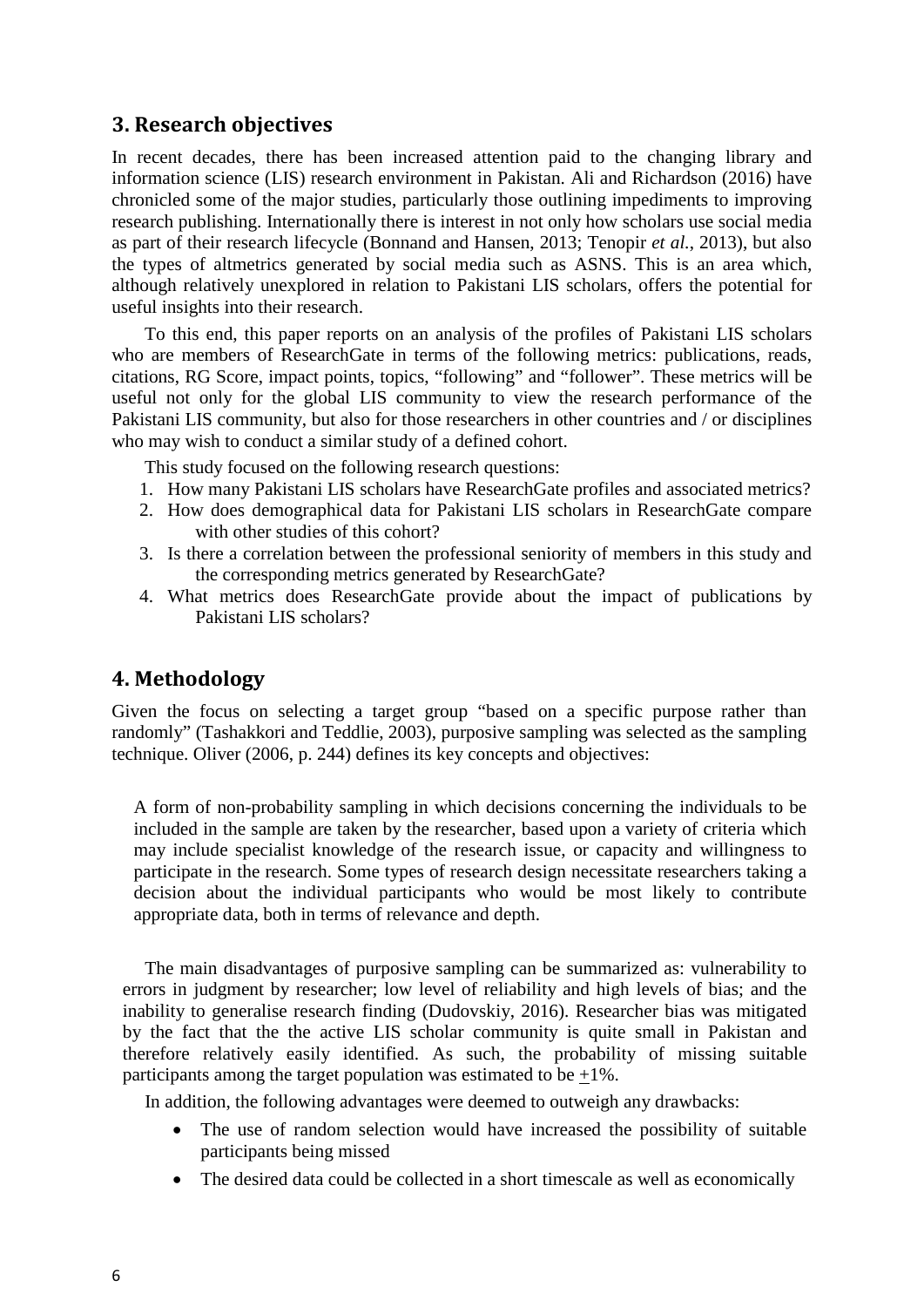- The survey questions were specialised and targeted, so specific individuals had to be selected
- Although the data cannot be used as a type of predictor for larger populations, the data from this small sample could be compared later against other similar samples

Purposive sampling was used to collect profiles of all members of ResearchGate who had self-identified as (1) either being located in Pakistan or of Pakistani nationality but temporarily working overseas, and (2) working either in a library / information centre or as a LIS academic. The sampling was undertaken between 15 January 2015 and 30 April 2016. Because of the relatively small size of the target group, most of the scholars within the sample were known personally to the lead author. This meant that demographic data not necessarily included within ResearchGate, e.g. gender and job title, could also be included in this study. For those members who were not known, the authors designed a small survey questionnaire; the responses were collected via Google Docs.

Collected profile data were analysed for this study and various statistical tools were applied in SPSS Version 21.

There are several methodological limitations to the research. First, since RG members must manually add the bibliographical information about their publications, the corresponding number in RG for each member may not represent their actual total outputs. Some scholars eliminated from this study may have published at least one output but have neglected to upload the relevant details to ResearchGate. Second, this study is limited to library professionals and LIS faculty members; LIS students, especially postgraduate, are not represented.

## **5. Data analysis**

103 Pakistani LIS scholars had a ResearchGate profile. 25 profiles (24.27%) did not list any publications and therefore had no "reads"; these were ignored for the purposes of this study, unless otherwise indicated. The remaining 78 profiles (75.73%) listed at least one publication.

Following the same methodology as Yu *et al.* (2016) in their study, this study has used Pearson correlations.

### *5. 1 Demographical data*

The following demographical information was obtained from the survey questionnaire.

### *5. 1.1 Gender*

Table I shows that 57 (73.08%) scholars were male and 21 (26.92%) were female. In Naseer and Mahmood's study (2009), the ratio was male  $= 61.0\%$  and female  $= 32.2\%$ , with gender not identified for the remaining respondents. The distribution in Table I is very similar to that of Ali and Richardson's (2016) survey, in which male  $= 74.03\%$  and female  $= 25.97\%$ .

| <b>Gender</b> | <b>Frequency</b> | <b>Percent</b> |
|---------------|------------------|----------------|
| Male          |                  |                |

**Table I.** Frequency Distribution by Gender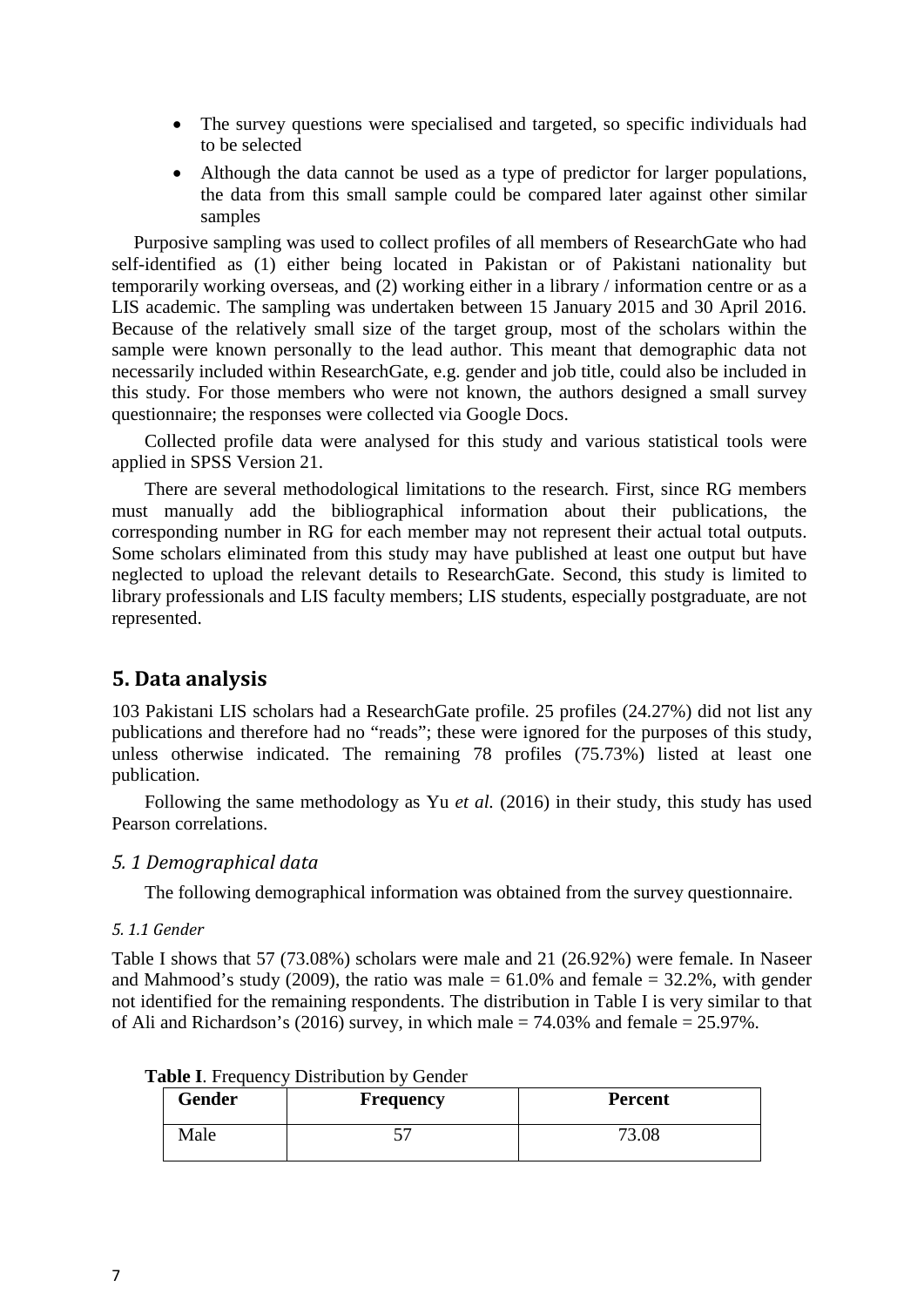| Female |               | 26.92  |
|--------|---------------|--------|
| Total  | 70<br>$\circ$ | 100.00 |

#### *5.1.2 Job title*

While one might assume that ResearchGate, by its very name, would only have as members individuals who are either affiliated with a research centre ("researcher") or faculty members, Table II shows that practitioners accounted for the largest percentage of members in this study. Chief Librarians, Deputy Librarians, Assistant Librarians, and Librarians accounted for 50 (64.14%) members. Faculty members (Professor, Associate Professor, Assistant Professor, and Lecturer) totalled 23 (29.46%). The "Other" category had 5 (6.4%) members.

| <b>Job Titles</b>          | <b>Frequency</b> | <b>Percent</b> |
|----------------------------|------------------|----------------|
| <b>Chief Librarian</b>     |                  | 3.85           |
| Deputy Librarian           | 9                | 11.54          |
| <b>Assistant Librarian</b> | 11               | 14.10          |
| Librarian                  | 27               | 34.65          |
| Professor                  | $\overline{2}$   | 2.55           |
| <b>Associate Professor</b> |                  | 5.12           |
| <b>Assistant Professor</b> | 14               | 17.95          |
| Lecturer                   | 3                | 3.84           |
| Other                      | 5                | 6.40           |
| Total                      | 78               | 100.00         |

|  | Table II. Frequency Distribution by Job Title |  |
|--|-----------------------------------------------|--|
|  |                                               |  |

### *5.1 3 Sector affiliation*

Table III shows that whereas 45 (57.59%) were affiliated with public universities, 33 (42.31%) were from private universities. Although the sample population for Ali and Richardson's (2016) survey was larger (N=104), interestingly nearly the same number of respondents was from the public sector: 30.

| <b>Institutions</b> | <b>Frequency</b> | <b>Percent</b> |
|---------------------|------------------|----------------|
| Public              |                  | 57.69          |
| Private             | 33               | 42.31          |
| Total               | 78               | 00.00          |

**Table III**. Frequency Distribution by Sector Affiliation

#### *5.1.4 Geographical region*

Three provinces (Punjab, Federal Capital, and Sindh) accounted for 71 (91.02%) of all Pakistani LIS scholars who had reported at least one publication in ResearchGate (Table IV). There were no members from Baluchistan, Gilgat Baltistan, or Azad Jammu and Kashmir (AJK) who had reported any publications. In Ali and Richardson's (2016) survey, these last 3 regions accounted for only a total of 3 articles, or 0.85% of the total number of articles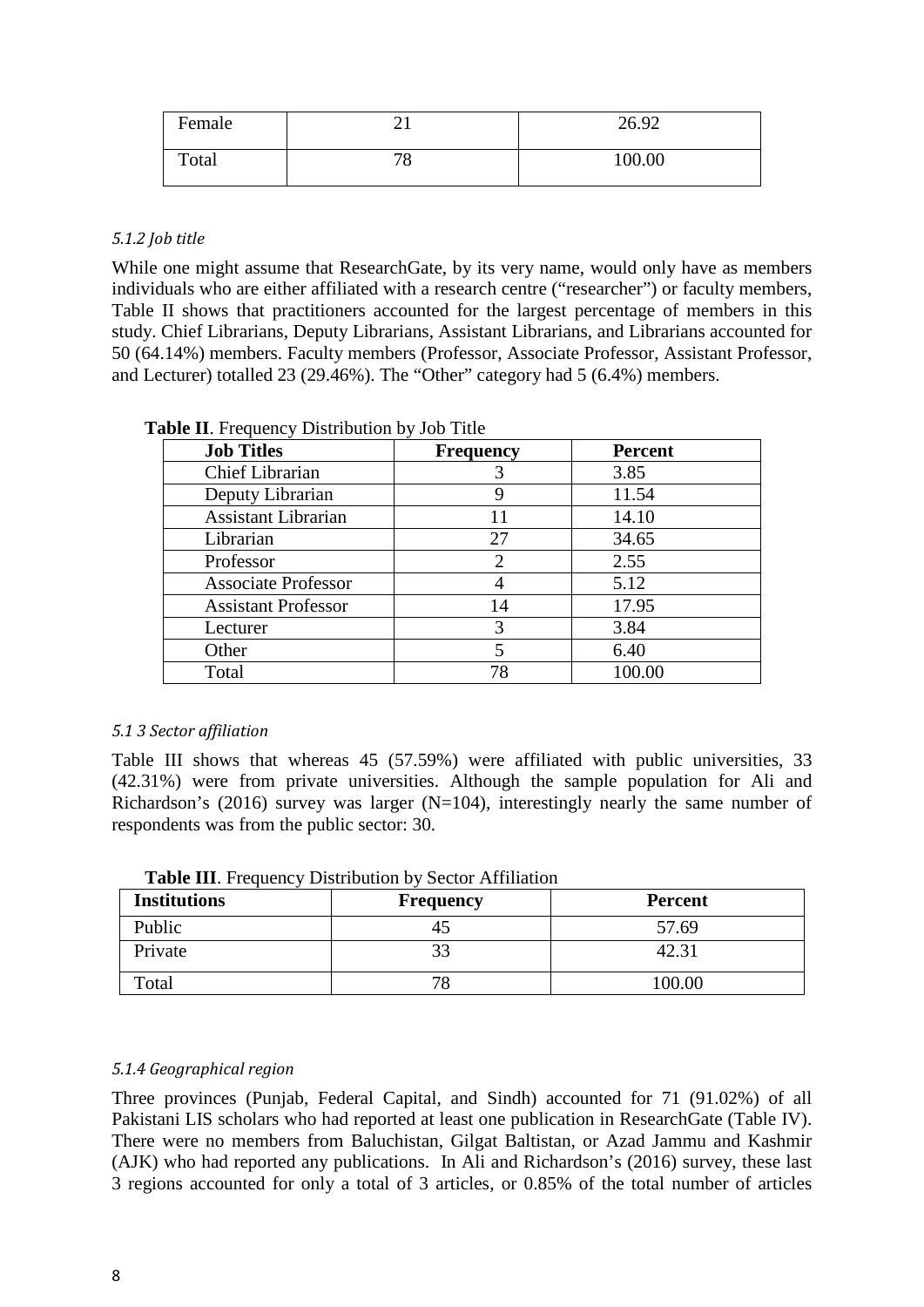(354) reported in their survey.

| <b>Region</b>          | <b>Frequency</b> | <b>Percent</b> |
|------------------------|------------------|----------------|
| Punjab                 | 46               | 58.97          |
| Federal Capital        | 13               | 16.67          |
| Sindh                  | 12               | 15.38          |
| <b>KPK</b>             |                  | 8.98           |
| Baluchistan            |                  | 0.00           |
| Gilgat Baltistan & AJK |                  | 0.00           |
| Total                  | 78               | 100.00         |

**Table IV**. Frequency Distribution by Geographic Affiliation

### *5.15 Year of joining ResearchGate*

Those Pakistani LIS scholars who had reported at least one publication in ResearchGate were asked to provide the year in which they had created their initial profile. While active engagement with ResearchGate was quite low between 2012 and 2013, there was an increase of 90.90%, i.e. 20 new members, between 2014 and 2015. This period accounts for 82.05% of the members represented in the current survey (Table V).

| Year  | Number who joined | <b>Percent</b> |
|-------|-------------------|----------------|
| 2012  |                   | 2.56           |
| 2013  |                   | 5.13           |
| 2014  | 22                | 28.20          |
| 2015  | 42                | 53.85          |
| 2016  |                   | 10.26          |
| Total | 78                | 100.00         |

**Table V**. Frequency Distribution by Year of Joining ResearchGate

## *5.2 Publications*

The following data was extracted from the ResearchGate profiles of the 78 scholars included in this survey.

## *5.2.1 Number of publications*

The category *publications* covers a wide range of outputs: from articles to data to working papers. However, the predominant format is the journal article. In addition, the term as used in ResearchGate can indicate a "metadata only" record, i.e. no file has been uploaded. Since the member must generally manually add the bibliographical information about their publications, the corresponding number may not represent their actual total outputs.

A total of 728 publications had been entered in ResearchGate. Table VI shows the distribution of publications by total number per scholar.

| Range of number of<br>publications per scholar | Number of<br>scholars | <b>Percent</b> |
|------------------------------------------------|-----------------------|----------------|
| $100+$                                         |                       | റ              |

**Table VI**. Frequency Distribution by Number of Publications per Scholar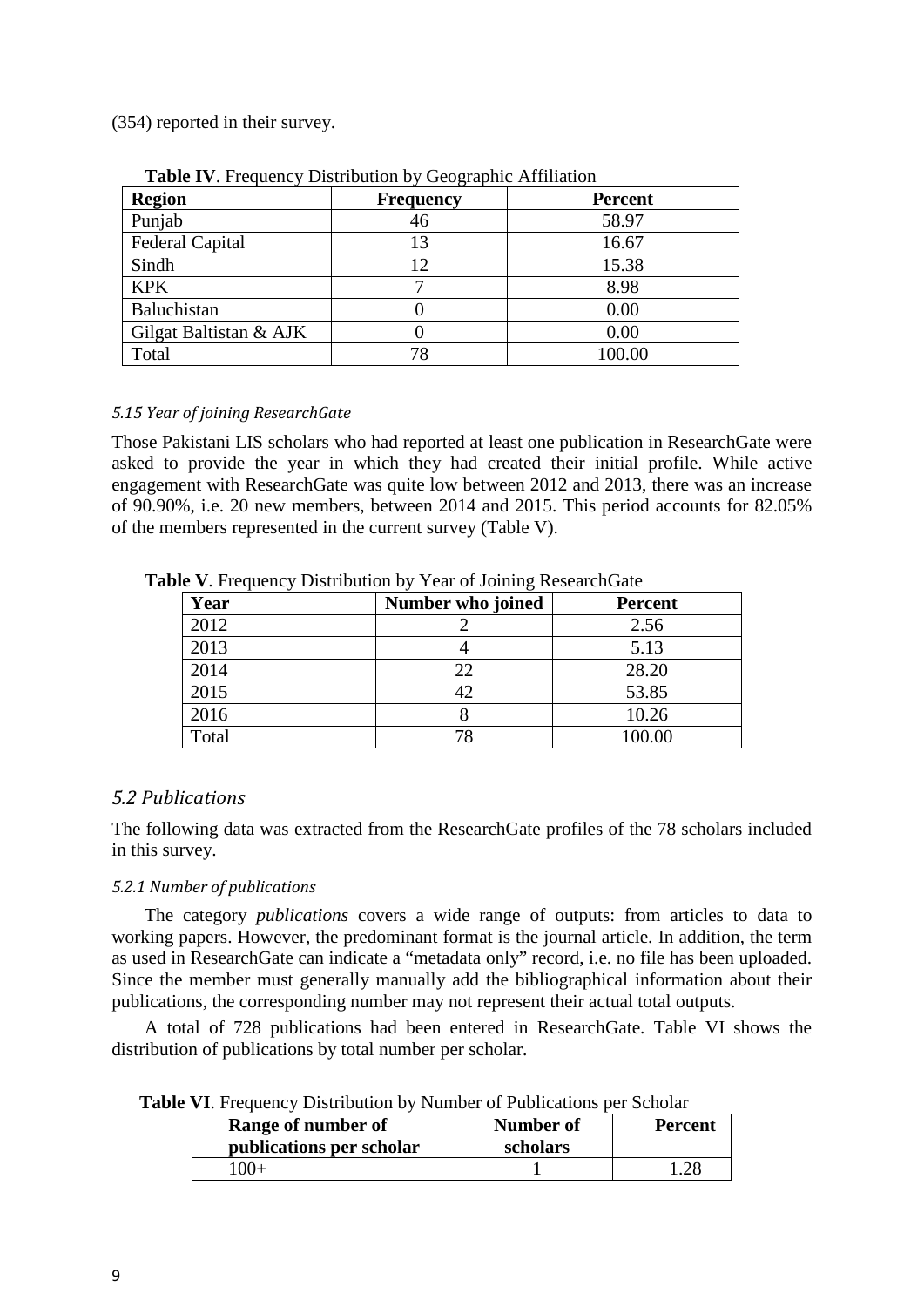| Range of number of<br>publications per scholar | <b>Number of</b><br>scholars | <b>Percent</b> |
|------------------------------------------------|------------------------------|----------------|
| $51 - 99$                                      |                              | 2.56           |
| $31 - 50$                                      |                              | 0.00           |
| $11 - 30$                                      | $\overline{1}$               | 16.67          |
| $6 - 10$                                       | 18                           | 23.08          |
| $1 - 5$                                        |                              | 56.41          |
| Total                                          |                              |                |

Just 3 scholars (3.85 %) accounted for  $286 (153 + 81 + 52) (39.29%)$  of the total number of Pakistani LIS scholars' publications listed in ResearchGate. The majority of the scholars in the survey reported between 1 and 5 publications, with 20 (25.64%) reporting just one publication.

As evidenced by Table VII, there is not a statistically significant correlation between the professional seniority of a scholar and their respective number of publications.

| <b>Job Titles</b>          | <b>Frequency</b> | <b>Publications</b> | <b>Percent</b> |
|----------------------------|------------------|---------------------|----------------|
| <b>Chief Librarian</b>     |                  | 12                  | 3.85           |
| Deputy Librarian           | 9                | 35                  | 11.54          |
| <b>Assistant Librarian</b> | 11               | 30                  | 14.10          |
| Librarian                  | 27               | 167                 | 34.65          |
| Professor                  | 2                | 234                 | 2.55           |
| <b>Associate Professor</b> |                  | 35                  | 5.12           |
| <b>Assistant Professor</b> | 14               | 166                 | 17.95          |
| Lecturer                   | 3                | 10                  | 3.84           |
| Other                      |                  | 39                  | 6.40           |
| Total                      | 78               | 728                 | 100.00         |

**Table VII**. Frequency Distribution

#### *5.2.2 Number of reads*

A *read* is counted when somebody:

- Reads the full-text or summary of any publication on ResearchGate
- Downloads a file hosted on ResearchGate, including direct downloads from Google Scholar and other search engines

A read is not counted when a member accesses one of their own publications.

A total of 36,482 reads were reported by ResearchGate for the 728 publications. As in the case of the number of publications, there was a wide range in values for the number of reads associated with the 78 scholars, i.e. from 1 to 9,000. Table VIII shows the distribution of reads by number per scholar.

| Range of number of reads<br>per scholar | Number of<br>scholars | <b>Percent</b> |
|-----------------------------------------|-----------------------|----------------|
| $5,000 - 10,000$                        |                       | 2.56           |

**Table VIII.** Frequency Distribution by Number of Reads per Scholar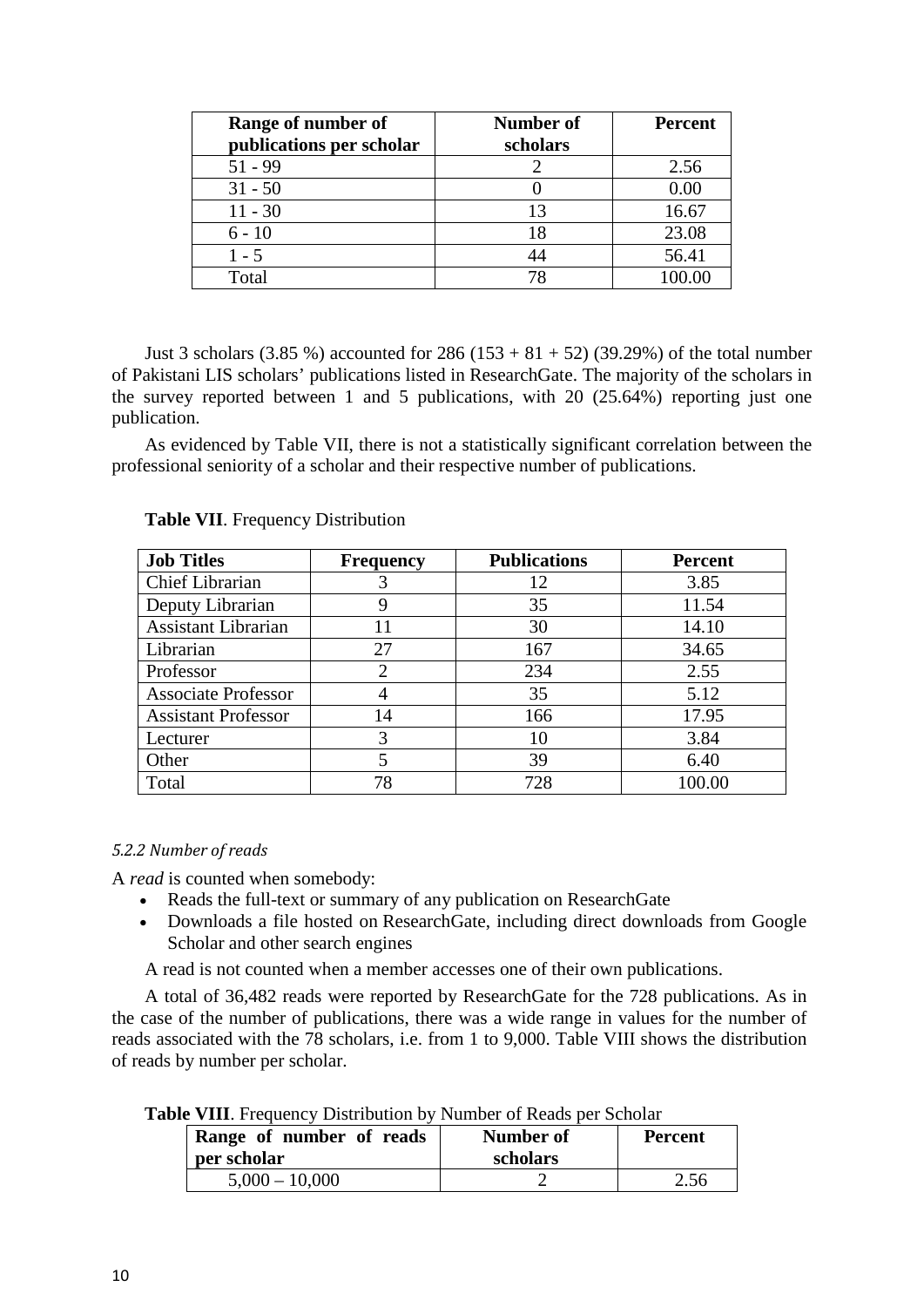| Range of number of reads | Number of | <b>Percent</b> |
|--------------------------|-----------|----------------|
| per scholar              | scholars  |                |
| $3,000 - 4,999$          |           | 0.00           |
| $1,000 - 2,999$          |           | 6.41           |
| $500 - 999$              | 8         | 10.26          |
| $200 - 499$              | 19        | 24.36          |
| $100 - 199$              | 15        | 19.23          |
| $11 - 99$                | 20        | 25.64          |
| $1 - 10$                 | 9         | 11.54          |
| Total                    | 78        | 100.00         |

Nearly half (34, or 43.59%) of these scholars had between 100 and 500 reads for all their publications.

#### *5.2.3. Number of citations*

At the time of writing, citations are currently calculated based on those which are extracted from the ResearchGate database. There is no ability to interface with external sources of citation data, although ResearchGate does mention the development of a prototype on its website. From the data that it does have, ResearchGate extrapolates its own *h*-index, based on the work by Hirsch (2005). There are 2 scores provided: (1) including and (2) excluding self-citations.

Of the 78 scholars in the survey, 51 (65.38%) had at least one citation. The two scholars with the greatest number of publications listed in ResearchGate not only had the highest number of "reads" but also the highest number of citations. There is a positive, but not high, direct correlation between publications and citations as shown in Figure 1. The two aforementioned scholars have been excluded for purposes of readability.



**Figure 1**: Publications and citations

#### *5.2.4 Impact points*

At the time of data collection and analysis, ResearchGate was still publishing its score for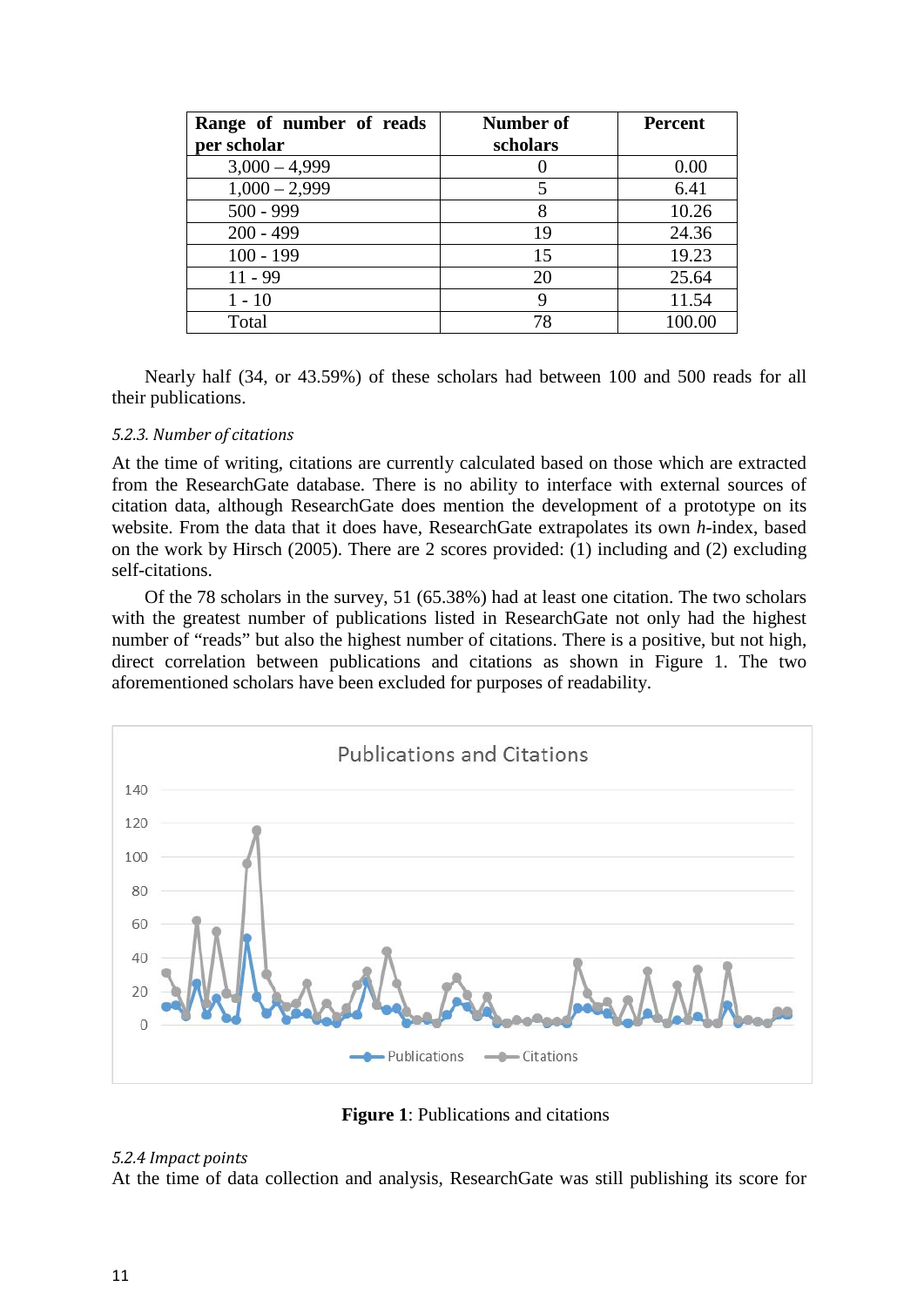"impact points". As mentioned previously, "impact points" appear to have been based on Thomson Reuter's Web of Knowledge database. According to ResearchGate, it was based on "Journal Impact Factor", which was described on its website as "A quantitative measure of the frequency on average with which articles in a journal have been cited in a given period of time." Thomson Reuter was not specifically named.

Of the 78 scholars represented in the survey, 34 (43.59%) had been allocated an "Impact Points" score. Scores ranged from 0.26 to 18.78 with mean  $= 2.33$  and standard deviation  $=$ 3.45.

#### *5.3 Followers and following*

Similar to Twitter, for example, ResearchGate provides metrics regarding "follower" and "following":

- Following: The number of other RG members for whom the member will receive updates regarding their publications and contributions on RG
- Followers: The number of RG members who will receive updates about the member's publications and contributions

As with some of the metrics provided thus far, the ranges for these two categories tend to reflect extreme values. On the one hand, the number of followers ranged between 0 and 440, mean = 30.94  $\&$  standard deviation = 51.18; on the other hand, the number of members whom a scholar was following ranged between 0 and 1072, with a mean  $= 52.33$  and standard deviation =135.10. No significant correlation was found between a scholar's professional seniority and either the number of their respective followers or the number of members being followed.

#### *5.4 ResearchGate (RG) Score*

The following metric is unique to ResearchGate.

Of the 78 scholars, 45 (57.69%) had been allocated ResearchGate's internal RG Score. The score is based on a scholar's "contributions" to ResearchGate, according to which "A contribution is anything you share on ResearchGate or add to your profile". This includes more than publications; for example, additional points can be earned from research questions scholars pose to the ResearchGate community as well as answers they may provide to other scholars' research questions. Scores ranged from 1.21 to 23.83, with a mean  $= 4.54$  and a standard deviation  $= 4.22$ .

Table IX shows a strong correlation between the RG Score assigned to a scholar and their respective score for Impact Points.

|          |                 | <b>RG</b> Score | <b>Impact Points</b> |
|----------|-----------------|-----------------|----------------------|
| RG score | Pearson         |                 | $.903***$            |
|          | Correlation     |                 |                      |
|          | Sig. (2-tailed) |                 | .UUC                 |
|          |                 | 45              |                      |

**Table IX.** Pearson Correlation between Scholars' RG Score and Impact Points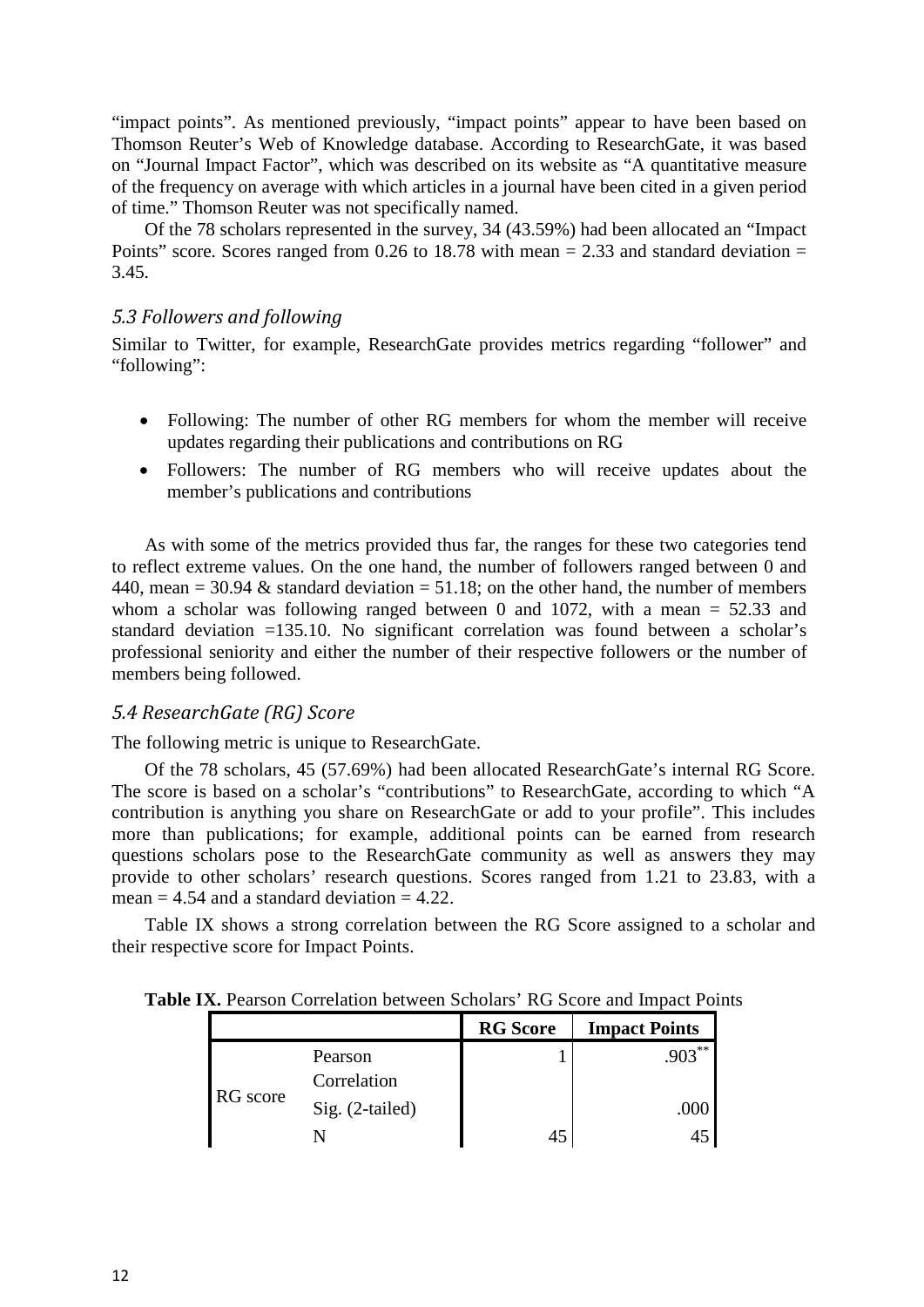|        | Pearson         | $.903***$ |  |
|--------|-----------------|-----------|--|
| Impact | Correlation     |           |  |
| Points | Sig. (2-tailed) | .000      |  |
|        |                 |           |  |

\*\*. Correlation is significant at the 0.01 level (2-tailed).

### *5.5 Topics*

ResearchGate members have the option to follow topics of interest. The 78 scholars represented in the survey have followed total 65 different topics, of which the following five account for 35.23%: qualitative social research, quantitative social research, communication and media, information science, and social science. A maximum of 9 topics was followed by a single scholar. Figure 2 illustrates the breadth of topics followed.



**Figure 2**: Topics followed by Pakistani LIS scholars

## **6. Discussion**

This research has examined the profiles of Pakistani LIS scholars who are members of ResearchGate in terms of the site's key metrics. In general, demographical data for this group was comparable with other studies of this same cohort. Survey results continue to show the clear dominance of males. Ali and Richardson (2016, p. 15) have suggested that "This gender distribution would seem to reflect the fact that in Pakistani culture many women do not continue to study after marriage. It can be challenging for female professionals to continue undertaking research once they have family and household responsibilities".

The predominance of three provinces (Punjab, Federal Capital, and Sindh) and public institutions in terms of geographical and sector affiliation reflects the overall pattern of distribution of Pakistani universities. For example, in a study by Jan and Anwar (2013), the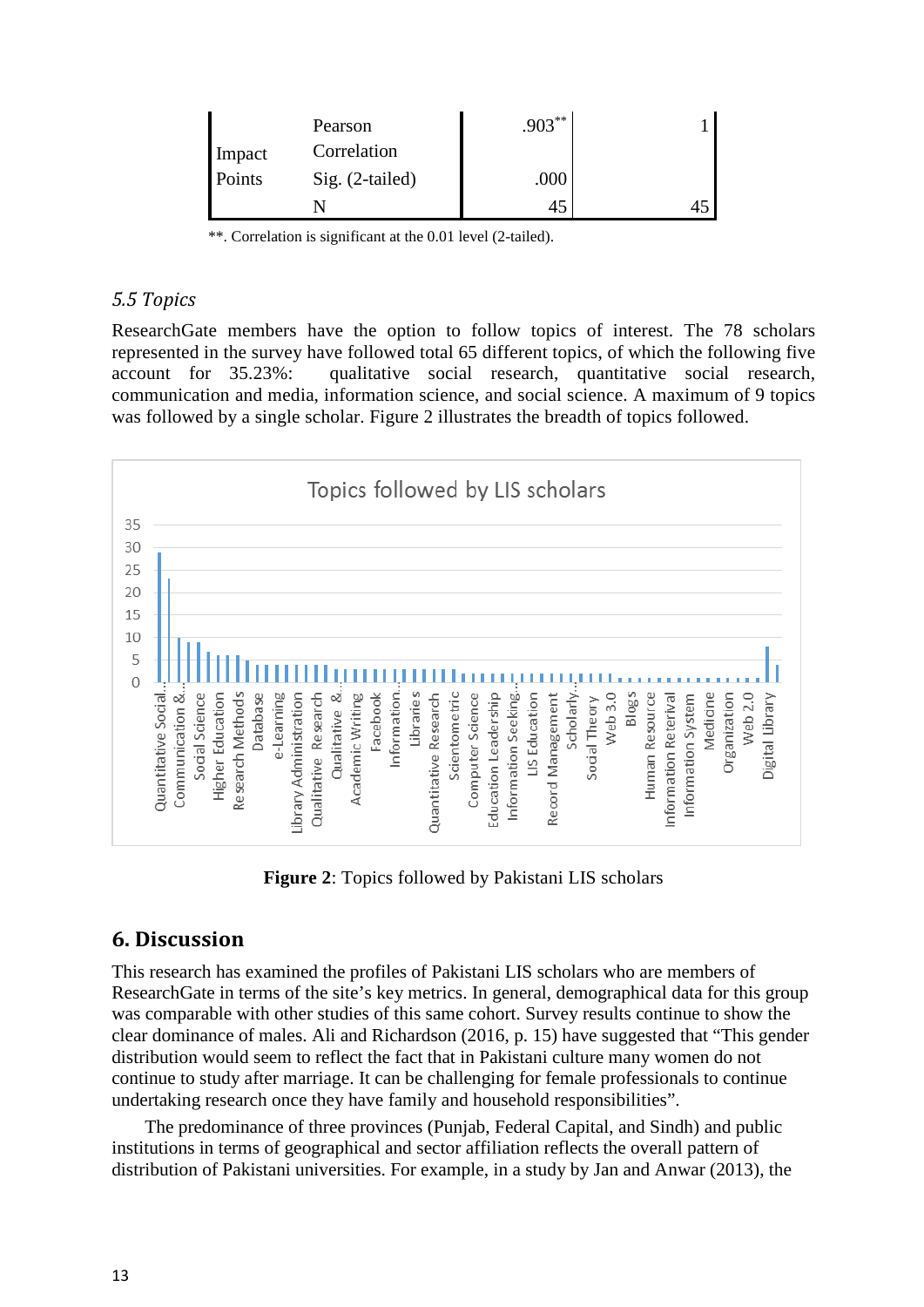University of the Punjab, a public institution, alone accounted for 83.9% of the publications by LIS faculty from eight Pakistani universities.

In all of the categories examined in this study (publications, reads, citations, RG score, impact points, followers, and following), one scholar –a senior academic-- consistently had the highest score. Even if the publications listed for that member's profile do not represent their total body of work, the number of publications listed in ResearchGate far exceeded even that of the closest score. Another senior academic had the second highest scores for the categories of publications, reads, citations and RG score. Since the RG score relies heavily on scores in the first three categories, this correlation is not surprising. Aside from these two outliers, however, no statistically significant correlation was found between the professional seniority of a scholar and their respective number of publications. This finding affirms the result which Ali and Richardson reported in their 2016 survey.

In addition, the distribution of the total number of publications per scholar is indicative of the Pareto Principle, i.e. the majority of results come from a minority of inputs. It is also consistent with the distribution of outputs from academic institutions. As Glance (2012) observes, "… academic publication also follows a long tail distribution. A relatively few academics produce a lot of work each year and the majority (80%) produce very much less, perhaps 1 or 2 outputs a year". In the current study, one-quarter of the scholars had reported just one publication, with a little over half reporting between one and five publications.

Despite ResearchGate having ceased to publish its own impact scores after the authors' study had been completed, the data gained from the survey was useful. ResearchGate's impact points were based on a very traditional paradigm, i.e. journal impact factor. The fact that less than half of the 78 scholars represented in this study had been allocated an impact points score would seem to indicate that the major portion of publications of this cohort had not been published in a journal which had been assigned an impact factor (IF) ranking by Thomson Reuters. Given the relatively low scores in general for those who did receive one, it would appear that few articles had been published in high ranking IF journals. Jan and Anwar (2013), for their part, have reported the relative non-visibility of Pakistani LIS outputs published in local languages and / or non-impact-factor journals.

Although ResearchGate's category of citations relies on internal data, i.e. citations retrieved from publications uploaded to the ResearchGate database, the results of the study show that there is no correlation between whether a scholar is an academic or a practitioner and their corresponding number of citations. Further investigation would be useful to compare ResearchGate metrics for both those sub-groups within the LIS scholar cohort. For example, one could test the hypothesis that publications by practitioners would have more of a "practice focus" and therefore would attract more reads than citations when compared with publications by academics.

Whereas there was no discernible statistical pattern in terms of the categories of followers and following, the potential usefulness of knowing whom Scholar X follows is that it is one method for identifying additional publications which might be of interest. The principle is similar to that of the Amazon Recommendation: people who liked ABC will probably also like XYZ (Pazzani and Billsus, 2007). Therefore, from a research discovery perspective, it broadens the available resources for a scholar's particular area of interest.

As noted by Naseer and Mahmood (2014) in their study, the research interests among Pakistani LIS academics have begun to expand beyond the traditional "library and information science", but there is scope for improvement. While the breadth of topics followed by scholars in the current study does not necessarily equate to future publications in those areas, these results suggest the potential for more interdisciplinary research.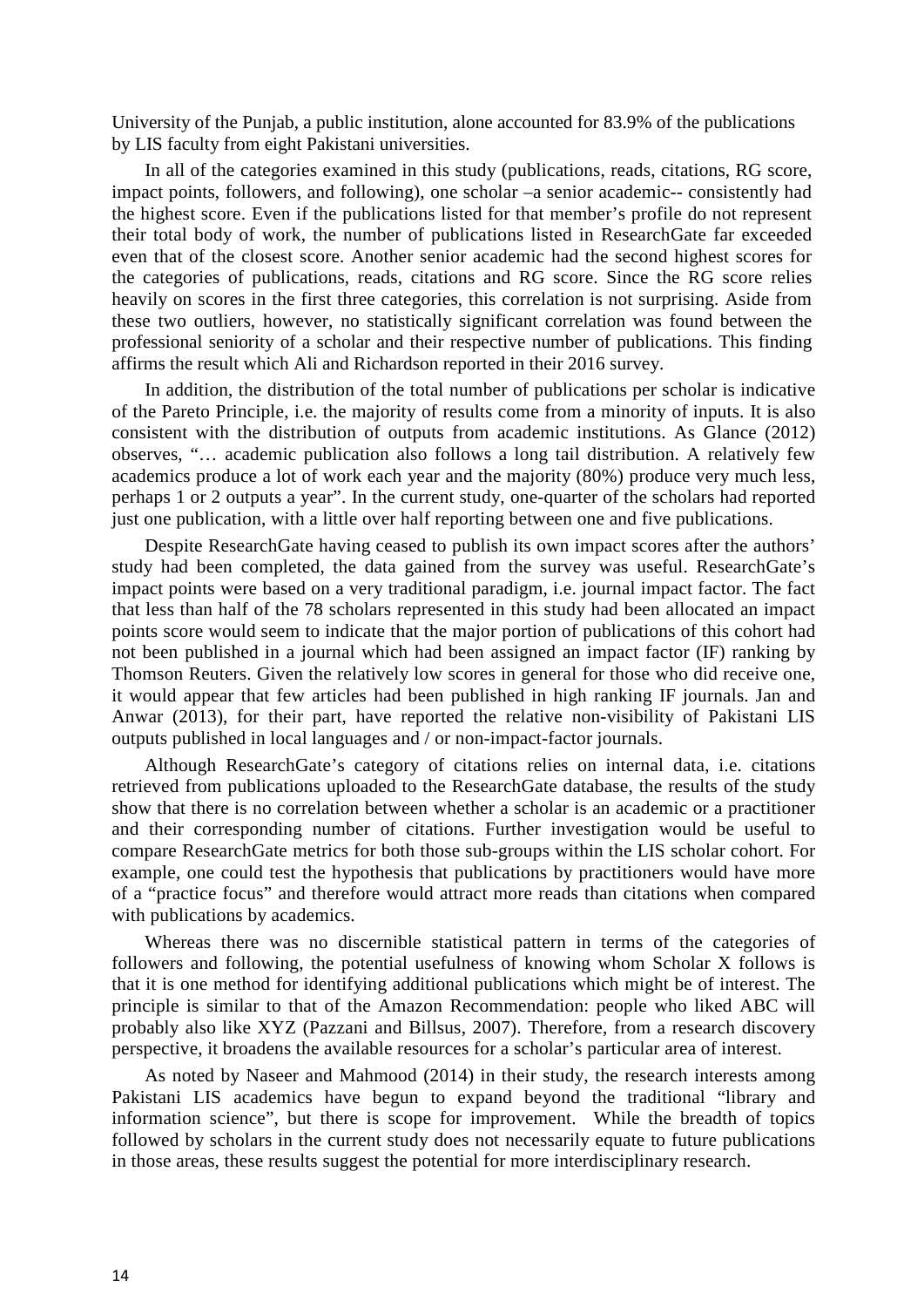In terms of the immediate implications of this study, it would be advantageous to promote the use of ASNS, especially to new Pakistani LIS scholars; the potential benefits are twofold. First, since, as discussed previously, social media sites have been found to be a significant source of free articles in lower income countries, scholars may have access to scholarly resources not normally available in their institution. Second, establishing a public professional profile creates the potential for collaboration, building connections, and exchanging information and ideas. Therefore ASNS offer a potential vehicle for assisting Pakistan's national strategic objectives to improve research publishing.

At the same time, the analysis of survey data has assisted in identifying additional areas which require investigation. First, the much higher proportion of librarians (64.14%) represented in the survey as compared with academics / researchers (35.86%) raises fundamental questions as to (1) the primary motivations for which these respective subgroups have become members of RG and (2) the principal features of RG which they use. Further research is indicated in investigating the usage of RG specifically, as well as ASNS in general, by LIS scholars, with a particular focus on motivation. It would be useful to know whether there are any linkages between the two sub-groups. For example, do librarians use ASNS to keep-up-to-date with research not only in librarianship but also in the disciplines they support within their institution?

An additional area for potential further investigation would be to determine whether those Pakistani LIS scholars who have a ResearchGate profile also have other ASNS profiles, e.g. Google Scholar, Academia.edu, and Kudos. This research is needed to inform our understanding of the role which ASNS may be considered to play in the scholarly communication lifecycle.

Just as importantly, it will help to inform an institution how best to support its scholars. Library staff will want to know if resource discovery, e.g. downloading full-text content from an ASNS, is an important driver of use, since this has potential implications for how the library financially supports research areas of strategic importance to the institution. If, on the other hand, creating a public profile in order to improve one's research is a primary motivator, then several key stakeholders within the institution would benefit from this knowledge, in particular, the library, postgraduate supervisors, research centre directors, and heads of departments / faculties. While the library has a role to play in advising about best practice in creating an effective academic profile, the other stakeholders will want to ensure that the use of an ASNS, especially by early career researchers and postgraduate students, forms part of an overall planned approach to developing a publishing strategy which will increase the visibility and impact of one's research.

## **7. Conclusion**

The scholarly information lifecycle has traditionally focused on the published article or book as the key output of the process. However, the growth of social media and networked technologies has enhanced that cycle by including methods of dialogue and output such as blogs, podcasts, and networking sites. These expand the reach of a scholar's ideas in new and, very importantly, interactive ways.

ResearchGate (RG) has become one of the most popular academic social networking sites (ASNS). The current research has shown that while the uptake by a designated cohort-- Pakistani library and information science scholars-- has been relatively low, the site appears to have offered some benefits for those who have done so. Significantly, while all respondents had at least one "read" for publication details which they have uploaded, the majority had in excess of 100 reads. This demonstrates the role which RG plays in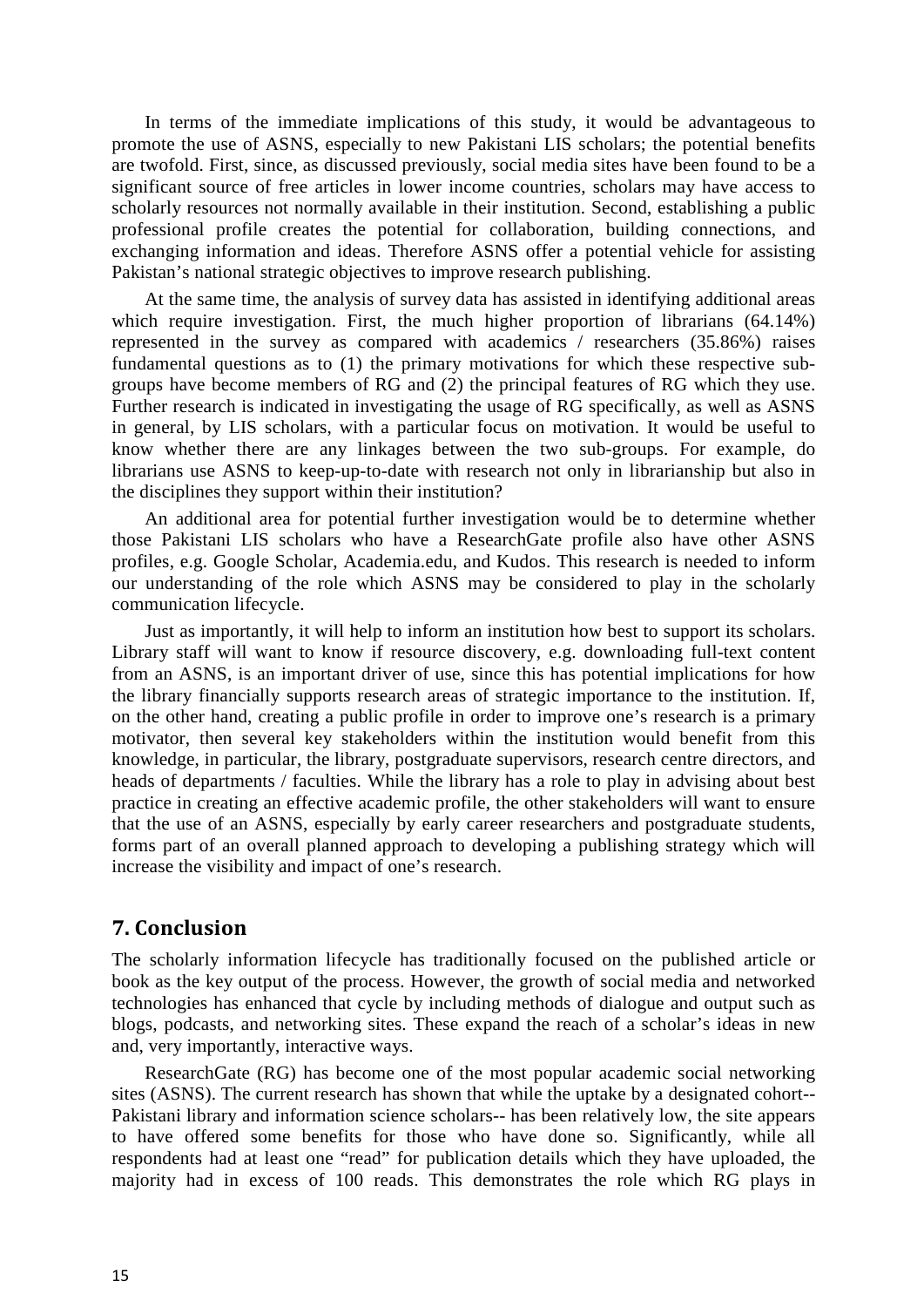expanding the reach of this cohort's publications, as well as the ability to create a public professional profile.

Additional research could further enlighten the specific ways in which ASNS in general currently support not only LIS scholars but also those from other disciplines in other stages of the scholarly communication lifecycle.

### **References**

- Alhoori, H., Furuta, R., Tabet, M., Samaka, M. and Fox, E. A. (2014), « Altmetrics for country-level research assessment", in Tuamsuk, K., Jatowt, A. and Rasmussen, E. (Eds.), *The Emergence of Digital Libraries–Research and Practices*, Springer International Publishing, Heidelberg, pp. 59-64.
- Ali, M.Y and Richardson, J. (2016), "Research publishing by library and information science scholars in Pakistan: a bibliometric analysis", *Journal of Information Science Theory and Practice,* Vol. 4 No. 1, pp. 6-20.
- Arif, M. and Mahmood, K. (2012), "The changing role of librarians in the digital world: Adoption of Web 2.0 technologies by Pakistani librarians", *The Electronic Library*, Vol. 30 No. 4, pp. 469-479.
- Asnafi, A.A., Salami, M., Sayyah, B.M. and Hosseini, A.S.A. (2015), "Presence of Ahvaz universities (medical science, Azad and governmental) scholars Iranian library and information science scholars in academic social network: Research Gate", *Educational Development of Jundishapur*, Vol. 6 No. 5, pp. 67-73.
- Association of Research Librarians (ARL) (n.d). *Scholarly communication,* available at: http://www.arl.org/focus-areas/scholarly-communication#.VVWa2EZ5lmM (accessed 30 June 2016).
- Chakraborty, N. (2012), "Activities and reasons for using social networking sites by research Scholars in NEHU: A study on Facebook and ResearchGate", paper presented at 8th Convention PLANNER-2012, 1- 3 March, Sikkim University, Gangtok, India, available at: http://ir.inflibnet.ac.in/handle/1944/1666 (accessed 30 June 2016).
- Crawford, M. (2011), "Biologists using social-networking sites to boost collaboration", *BioScience*, Vol. 61 No. 9, p. 736.
- Dudovskiy, J. (2016). "Purposive sampling", available at: http://researchmethodology.net/sampling-in-primary-data-collection/purposive-sampling/ (accessed 14 December 2016)
- Durieux, V. and Gevenois, P.A. (2010), "Bibliometric indicators: quality measurements of scientific publication", *Radiology,* Vol. 255 No. 2, pp. 342–351.
- Ellison, N. B. and Boyd, D. (2013), "Sociality through social network sites", in Dutton, W. (Ed.), *The Oxford Handbook of Internet Studies*, Oxford University Press, Oxford, pp. 151-172.
- Elsayed, A. M. (2016), "The use of academic social networks among Arab researchers a survey", *Social Science Computer Review*, Vol 34 No. 3, pp. 378-391.
- Espinoza Vasquez, F. K. and Caicedo Bastidas, C. E. (2015), "Academic social networking sites: a comparative analysis of their services and tools" in *iConference 2015 Proceedings*, available at: http://hdl.handle.net/2142/73715 (accessed 30 June 2016).
- Garcia-Milian, R. & Norton, H.F. (2013), "Provision of online reference through ResearchGate", *Journal of the Medical Library Association*, Vol. 101 No. 4, p. 242.
- Gardner, T. and Inger, S. (2016), *How Readers Discover Content in Scholarly Publications: Trends In Behaviour From 2005 To 2015*, Renew Training: Oxford.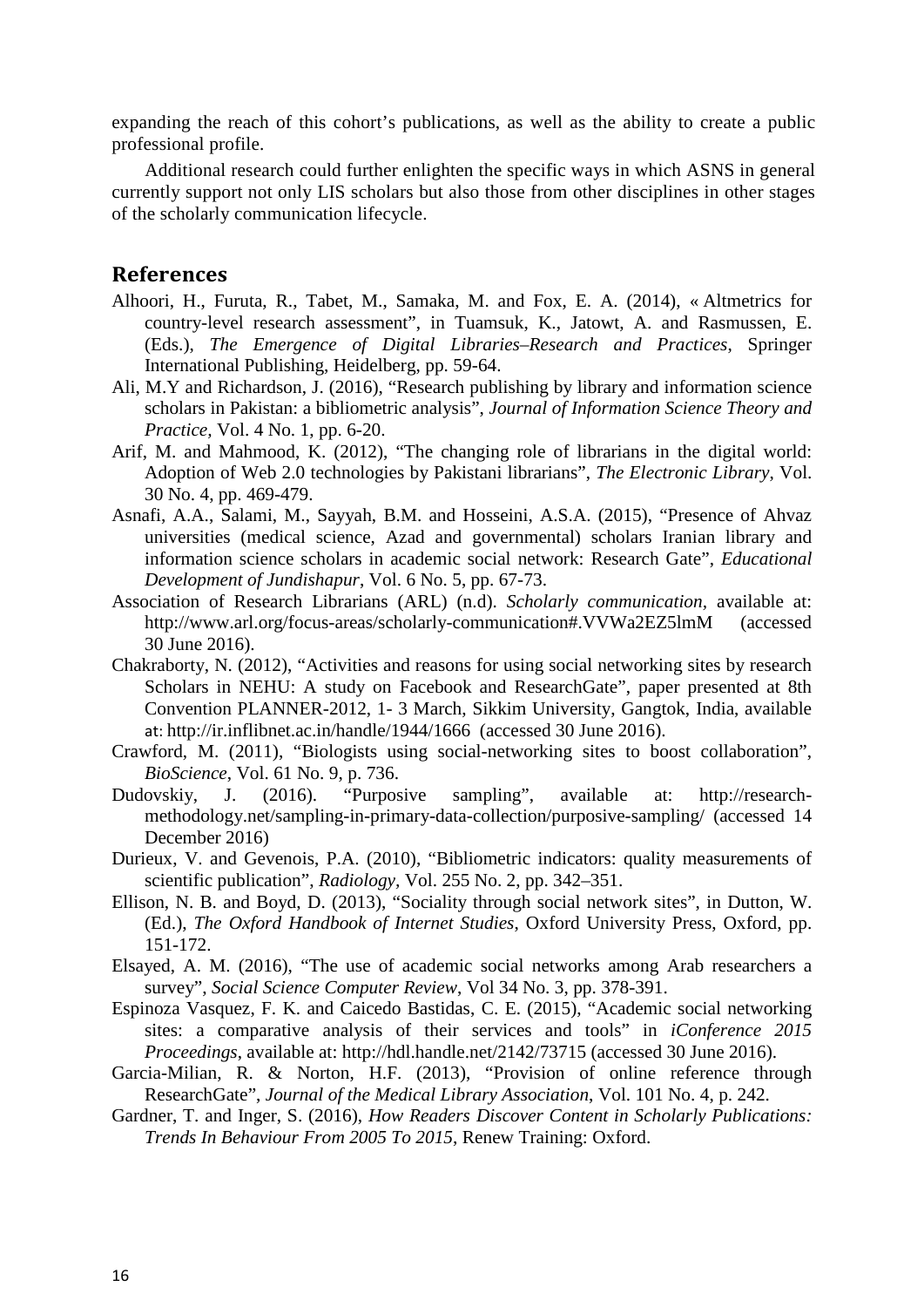- Giglia, E. (2011), "Academic social networks: it's time to change the way we do research", *European Journal of Physical and Rehabilitation Medicine*, Vol. 47 No. 2, pp. 345-349.
- Glance, D. (2012), "The long tail of academic publishing and why it isn't a bad thing", *The Conversation*, 8 July, available at: http://theconversation.com/the-long-tail-of-academicpublishing-and-why-it-isnt-a-bad-thing-8126 (accessed 30 June 2016).
- Goodwin, S., Jeng, W. and He, D. (2014), "Changing communication on ResearchGate through interface updates", *Proceedings of the American Society for Information Science and Technology*, Vol. 51 No. 1, pp. 1-4.
- Goodyear, R. K., Brewer, D. J., Gallagher, K. S., Tracey, T. J., Claiborn, C. D., Lichtenberg, J. W. and Wampold, B. E. (2009), "The intellectual foundations of education core journals and their impacts on scholarship and practice", *Educational Researcher*, Vol. 38 No. 9, pp. 700-706.
- Groos, O. V. and Pritchard, A. (1969), "Documentation notes", *Journal of Documentation*, Vol. 25 No. 4, pp. 344-349.
- Haunschild, R., Bornmann, L. and Leydesdorff, L. (2015), "Networks of reader and country status: an analysis of Mendeley reader statistics", *PeerJ Computer Science*, Vol. 1, e32, available at: http://dx.doi.org/10.7717/peerj-cs.32 (accessed 30 June 2016).
- Haustein, S. and Siebenlist, T. (2011), "Applying social bookmarking data to evaluate journal usage", *Journal of Informetrics*, Vol. 5 No. 3, pp. 446-457.
- Haustein, S., Peters, I., Bar-Ilan, J., Priem, J., Shema, H. and Terliesner, J. (2014), "Coverage and adoption of altmetrics sources in the bibliometric community", *Scientometrics*, Vol. 101 No. 2, pp. 1145-1163.
- Hoffmann, C. P., Lutz, C. and Meckel, M. (2016), "A relational altmetric? Network centrality on ResearchGate as an indicator of scientific impact", *Journal of the Association for Information Science and Technology*, Vol. 67 No. 4, pp. 765–775.
- Howard, J. (2013), "Posting your latest article? You might have to take it down", *Chronicle of Higher Education*, Vol. 60 No. 16, p. A12.
- Jan, S. U. and Anwar, M. A. (2013), "Impact of Pakistani authors in the Google world: a study of library and information science faculty", *Library Philosophy and Practice (ejournal),* paper 980, available at: http://digitalcommons.unl.edu/libphilprac/980/ (accessed 30 June 2016).
- Jordan, K. (2015), "Exploring the ResearchGate score as an academic metric: reflections and implications for practice", paper presented at Quantifying and Analysing Scholarly Communication on the Web (ASCW'15), 30 June 2015, Oxford, available at: http://oro.open.ac.uk/id/eprint/43538 (accessed 30 June 2016).
- Kadriu, A. (2013), "Discovering value in academic social networks: A case study in ResearchGate", in Luzar-Stiffler, V. and Jarec, I. (Eds), *Proceedings of the ITI 2013 35th International Conference on Information Technology Interfaces (ITI),* University of Zagreb, Croatia, pp. 57-62.
- Khan, S. A. and Bhatti, R. (2012), "Application of social media in marketing of library and information services: A case study from Pakistan", *Webology*, Vol. 9 No. 1, pp. 1-8, available at: http://www.webology.org/2012/v9n1/a93.html (accessed 30 June 2016).
- Kraker, P. and Lex, E. (2015), "A critical look at the ResearchGate score as a measure of scientific reputation", in *Proceedings of the Quantifying and Analysing Scholarly Communication on the Web workshop (ASCW'15), Web Science conference*.
- Kraker. P, Jardon, K. and Lex. E. S. (2015), **"**ResearchGate score: good example of a bad metric", *Social science space* (blog), 11 December, SAGE Publications, Thousand Oaks, Ca, available at: http://www.socialsciencespace.com/2015/12/researchgate-score-goodexample-of-a-bad-metric/ (accessed 30 June 2016).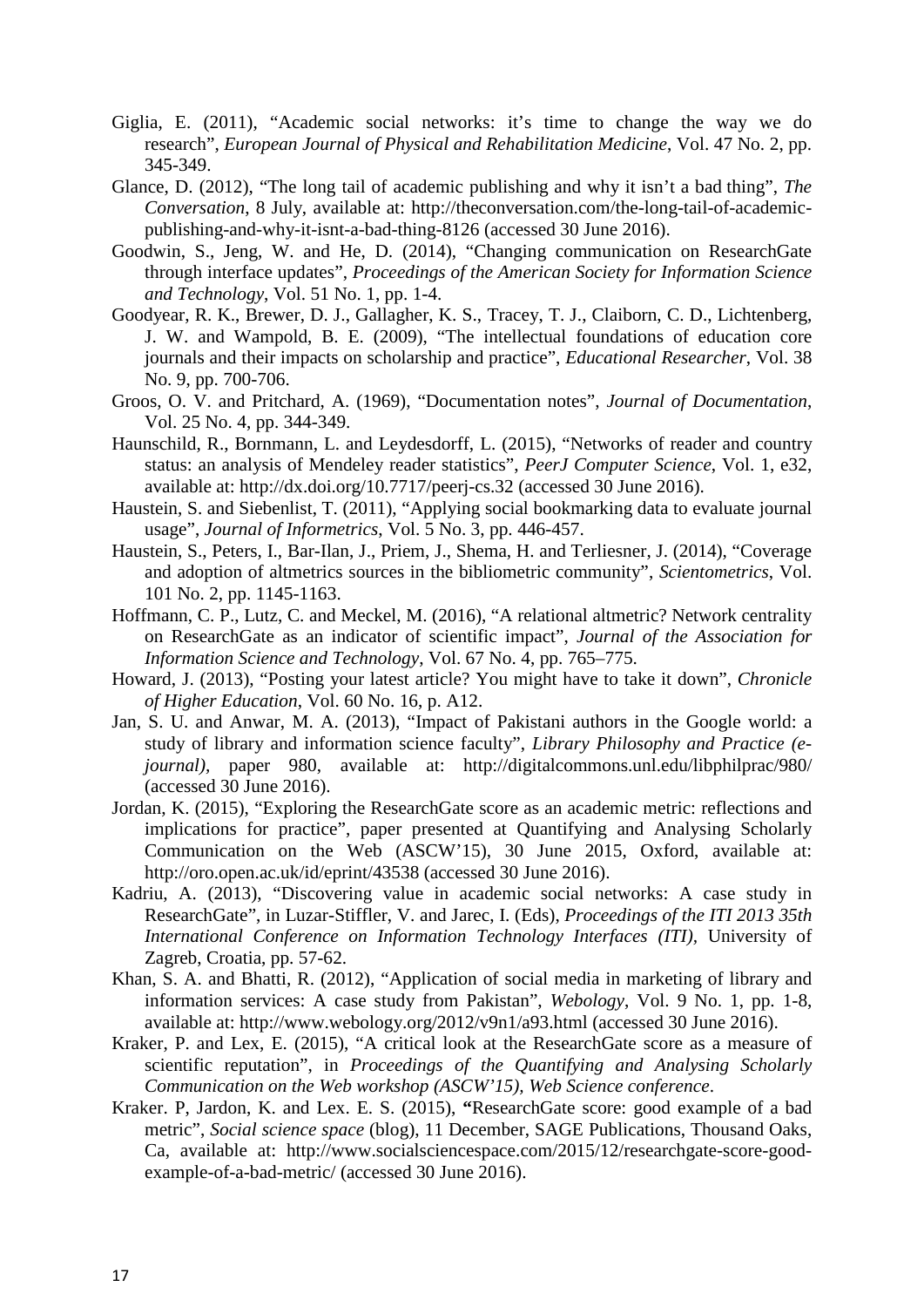- Li, X., Thelwall, M. and Giustini, D. (2011), "Validating online reference managers for scholarly impact measurement", *Scientometrics*, Vol 91 No 2, pp. 461-471.
- Madhusudhan, M. (2012), "Use of social networking sites by research scholars of the University of Delhi: A study", *The International Information & Library Review*, Vol. 44 No. 2, pp. 100-113.
- Mahajan, P., Singh, H. and Kumar, A. (2013), "Use of SNSs by the researchers in India: A comparative study of Panjab University and Kurukshetra University", *Library Review*, Vol. 62 No. 8/9, pp. 525-546.
- Mahmood, K. (1996), "Library and information services in Pakistan: a review of articles published in foreign journals", *The International Information & Library Review*, Vol. 28 No. 4, pp. 383-405
- Mas-Bleda, A., Thelwall, M., Kousha, K. and Aguillo, I. F. (2014), "Do highly cited researchers successfully use the social web?", *Scientometrics*, Vol. 101 No. 1, pp. 337- 356
- Mikki, S., Zygmuntowska, M., Gjesdal, Ø. L. and Al Ruwehy, H. A. (2015), "Digital presence of Norwegian scholars on academic network sites—where and who are they?", *PLOS ONE*, Vol. 10 No. 11, e0142709, available at: http://dx.doi.org/10.1371/journal.pone.0142709 (accessed 30 June 2016).
- Naseer, M. M. and Mahmood, K. (2009), "LIS research in Pakistan: an analysis of Pakistan Library and Information Science Journal 1998-2007", *Library Philosophy and Practice*, *2009* (June), unpaginated, available at: http://hdl.handle.net/10760/13803 (accessed 30 June 2016).
- National Information Standards Organization. (2016), *Altmetrics Data Quality Code of Conduct (NISO RP-25-201X-3)*, NISO, Baltimore, MD.
- Nentwich, M. and König, R. (2012), *Cyberscience 2.0: Research in the Age of Digital Social Networks* (Vol. 11), Campus Verlag, Frankfurt.
- Newton, H. (2013), "Breaking boundaries in academic publishing: launching a new format for scholarly research", *Insights*, Vol. 26 No. 1, pp.70–76.
- Neylon, C., Willmers, M. and King, T. (2014), *Rethinking impact: Applying altmetrics to southern African research*, Paper 1, Scholarly Communication in Africa Programme, Cape Town, available at: http://openuct.uct.ac.za/sites/default/files/media/SCAP\_Paper\_1\_Neylon\_et\_al\_Rethinki ng\_Impact.pdf (accessed 30 June 2016).
- Nicholas, D., Herman, E. and Jamali, H. R. (2015), *Emerging Reputation Mechanisms for Scholars*, Publications Office of the European Union, Luxembourg.
- Nielsen, M. (2012), *Reinventing Discovery: The New Era of Networked Science*, Princeton University Press, Princeton, NJ.
- Oliver, P. (2006), "Purposive sampling", in Jupp, V. (Ed.), *The Sage Dictionary of Social Research Methods*, Sage Publication, London, pp. 244-245.
- Onyancha, O. B. (2015), "Social media and research: an assessment of the coverage of South African universities in ResearchGate, Web of Science and the Webometrics Ranking of World Universities", *South African Journal of Libraries and Information Science*, Vol. 81 No. 1, pp. 8-20.
- Ortega, J. L. (2015a), "Disciplinary differences in the use of academic social networking sites", *Online Information Review*, Vol. 39 No. 4, pp. 520-536.
- Ortega, J. L. (2015b), "How is an academic social site populated? A demographic study of Google Scholar Citations population", *Scientometrics*, Vol. 104 No. 1, pp. 1-18.
- Ortega, J. L. (2015c), "Relationship between altmetric and bibliometric indicators across academic social sites: The case of CSIC's members", *Journal of Informetrics*, Vol. 9 No. 1, pp. 39-49.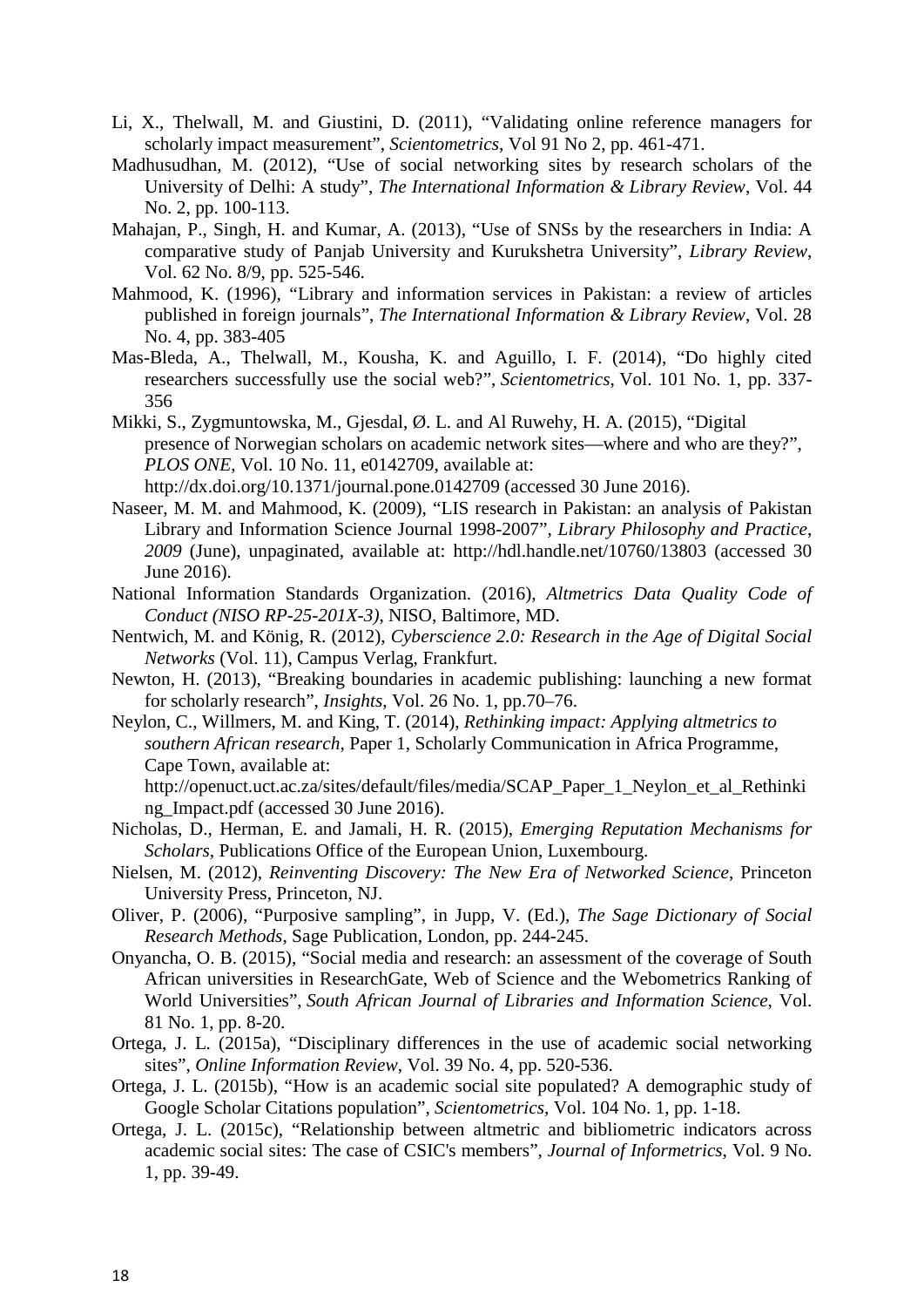- Ovadia, S. (2014), "ResearchGate and Academia.edu: Academic social networks", *Behavioral & Social Sciences Librarian*, Vol. 33 No. 3, pp. 165-169.
- Pazzani, M. J. and Billsus, D. (2007), "Content-based recommendation systems", in Brusilovsky, P., Kobsa, A. and Nejdl, W. (Eds.), *The Adaptive Web*, Springer-Verlag, Berlin, pp. 325-341.
- Phillips, A. (2013), "Business models in journals publishing", *Logos*, Vol. 24 No. 4, pp. 24- 35.
- Ponte, D. and Simon, J. (2011), "Scholarly communication 2.0: Exploring researchers' opinions on Web 2.0 for scientific knowledge creation, evaluation and dissemination", *Serials Review*, Vol. 37 No. 3, pp. 149-156.
- Priem, J., Piwowar, H. A. and Hemminger, B. M. (2012), "Altmetrics in the wild: Using social media to explore scholarly impact", *arXiv preprint arXiv:1203.4745*.
- Rinaldi, A. (2014), "Spinning the web of open science", *EMBO Reports*, Vol. 15 No. 4, pp. 342-346.
- Roemer, R. C. and Borchardt, R. (2012), "From bibliometrics to altmetrics: A changing scholarly landscape", *College & Research Libraries News*, Vol. 73 No. 10, pp. 596-600.
- Sample, I. (2012), "Harvard University says it can't afford journal publishers' prices", *The Guardian*, 24 April, available at: http://www.iimas.unam.mx/biblio/contenidoEstatico/archivo/files/Biblioteca/Harvard.pdf (accessed 30 June 2016)
- Sheikh, A., Syed, K.A. and Naseer, M.M. (2016), "Use of social media tools by reputed University libraries of the world: a comparative study", *Pakistan Journal of Library and Information Science*, Vol. 47 No. 2, pp. 45-54.
- Smith, A. G. (2004), "Web links as analogues of citations", *Information Research*, Vol. 9 No. 4, paper 188, available at: http://informationr.net/ir/9-4/paper188.html (accessed 22 March 2016).
- Tashakkori, A. and Teddlie, C. (Eds.), (2003). *Handbook of Mixed Methods in Social & Behavioral Research*, Sage, Thousand Oaks, CA.
- Thelwall, M. and Kousha, K. (2016), "ResearchGate articles: Age, discipline, audience size, and impact", *Journal of the Association for Information Science and Technology*, ["Early view"], available at: dx.doi.org/10.1002/asi.23675 (accessed 30 June 2016)
- Thelwall, M. and Kousha, K. (2014), "Academia. edu: social network or academic network?" *Journal of the Association for Information Science and Technology*, Vol. 65 No. 4, pp. 721-731.
- Thelwall, M. and Kousha, K. (2015), "ResearchGate: Disseminating, communicating, and measuring scholarship?" *Journal of the Association for Information Science and Technology*, Vol. 66 No. 5, pp. 876-889.
- Van Noorden, R. (2014), "Online collaboration: Scientists and the social network", *Nature*, Vol. 512 No. 7513, pp. 126-129.
- Vaughan, L. and Shaw, D. (2004), "Can web citations be a measure of impact? An investigation of journals in the life sciences", *Proceedings of the American Society for Information Science and Technology*, Vol. 41 No. 1, pp. 516-526.
- Veletsianos, G. (2016), *Social Media in Academia: Networked Scholars*, Routledge, New York.
- Warraich, N. F. and Ahmad, S. (2011), "Pakistan Journal of Library and Information Science: A bibliometric analysis", *Pakistan Journal of Library & Information Science*, No. 12, pp. 1-7.
- White, C., Plotnick, L., Kushma, J., Hiltz, S. R. and Turoff, M. (2009), "An online social network for emergency management", *International Journal of Emergency Management*, Vol. 6 No. 3-4, pp. 369-382.